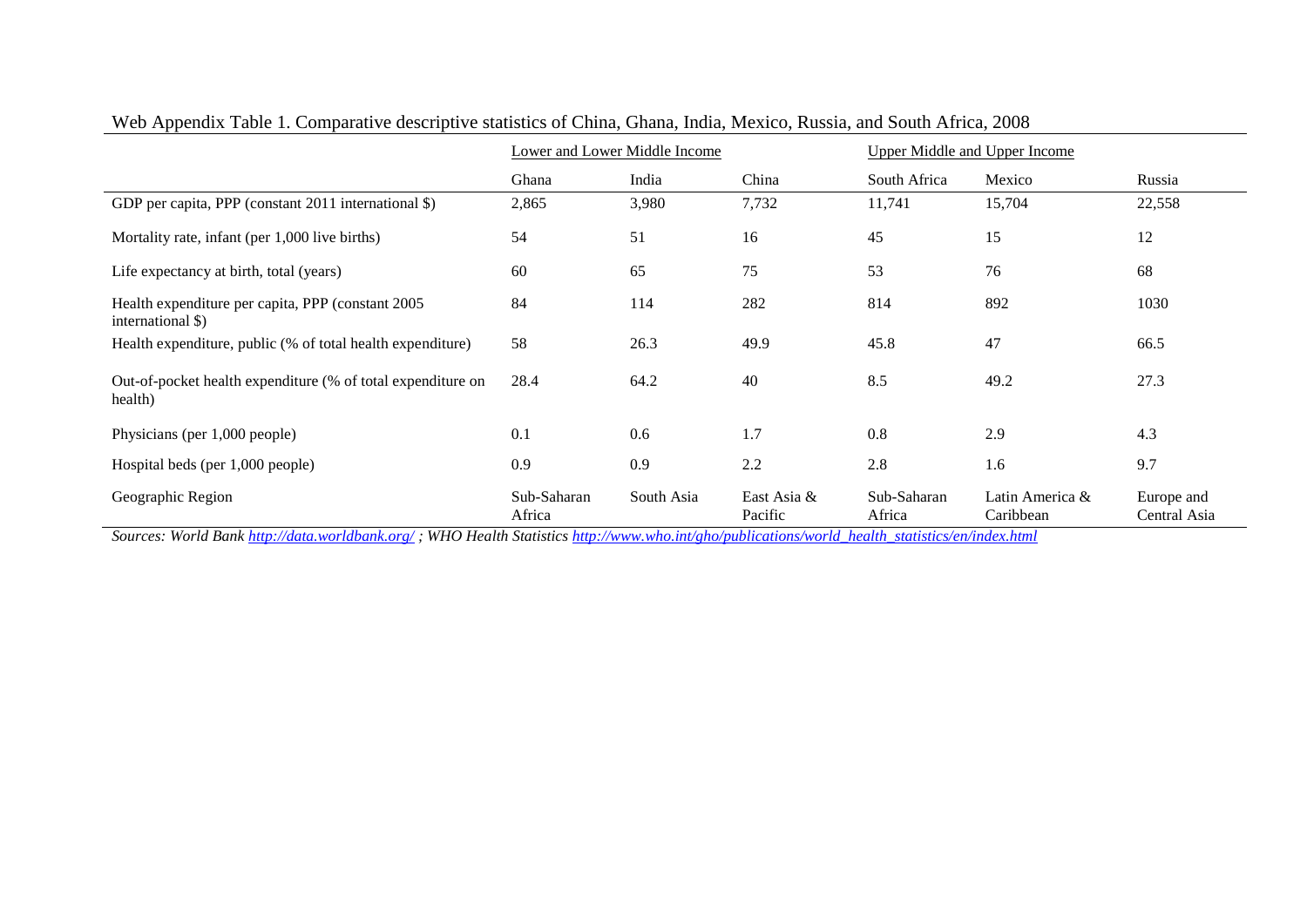Web Appendix Table 2: Description of the methods of both self-reported diagnoses and symptoms-based/criterion-based measures for specific NCDs

| <b>NCDs</b>                           | <b>Self-reported diagnoses</b>                                                                                                                                                              | Symptoms-based/criterion-based measures                                                                                                                                                                                                                                                                                                                                                                                                                                                                                                                                                                                                                                                                                                                                                                                                                                                                         |
|---------------------------------------|---------------------------------------------------------------------------------------------------------------------------------------------------------------------------------------------|-----------------------------------------------------------------------------------------------------------------------------------------------------------------------------------------------------------------------------------------------------------------------------------------------------------------------------------------------------------------------------------------------------------------------------------------------------------------------------------------------------------------------------------------------------------------------------------------------------------------------------------------------------------------------------------------------------------------------------------------------------------------------------------------------------------------------------------------------------------------------------------------------------------------|
| Angina                                | Have you ever been diagnosed<br>with angina or angina pectoris (a<br>heart disease)?                                                                                                        | Each of the following 3 conditions were to be met:<br>1) During the last 12 months, the respondents have had experienced any pain or discomfort in the chest<br>when walking uphill or hurry and/or ordinary pace on level ground.<br>2) The pain or discomfort had been relieved while just simply stopping the walk.<br>3) The pain or discomfort site is either 'sternum' (all level) or 'left anterior chest and left arm'.<br>To identify location of pain or discomfort, respondents were asked to choose from a picture depicting<br>numbered panels of the upper body.                                                                                                                                                                                                                                                                                                                                  |
| Hypertension                          | Have you ever been diagnosed<br>with<br>high<br>blood<br>pressure<br>(hypertension)?                                                                                                        | Blood pressure measurement were taken with 'Boso Medistar Wrist Blood Pressure Monitor Model S'<br>where the systolic blood pressure, diastolic blood pressure and pulse rate were documented. Blood<br>pressure measurements were done three times for each respondent and at least 1 minute interval has been<br>given between each blood pressure reading. Based on the WHO criteria of hypertension for adults 18<br>years and older, we defined people with hypertension as those who have reported the systolic blood<br>pressure $\geq$ 140 mmHg and/or diastolic blood pressure $\geq$ 90 mmHg. S there were three blood pressure<br>readings, we have taken an average of the three readings, separately for systolic blood pressure and<br>diastolic blood pressure (22, 23).                                                                                                                         |
| Asthma<br>Chronic<br>lung<br>diseases | & Have you ever been diagnosed<br>with asthma (an allergic respiratory<br>disease)?<br>Have you ever been diagnosed<br>chronic<br>lung<br>disease<br>with<br>(emphysema, bronchitis, COPD)? | Spirometry was performed after the administration of an adequate dose of short-acting inhaled<br>bronchodilator in order to minimise variability. The respondents were asked to take a deep breath and<br>then to blow as long and hard as he/she can into a small tube attached to the spirometer machine and then<br>FEV1 (Forced Expiratory Volume in One Second) and FVC (Forced Vital Capacity) were documented.<br>Three trails of spirometry test were performed. The ratio of $FEV1$ (Forced Expiratory Volume in One<br>Second) to FVC (Forced Vital Capacity) was calculated. Following the specific spirometry cut-points<br>suggested by GOLD, those with FEV <sub>1</sub> /FVC <70% and also had an FEV <sub>1</sub> < '80% predicted', in all the<br>three trials, were termed as people with moderate and above forms of (including severe and very severe)<br>obstructive (lung) diseases (24). |
| Visual<br>impairment                  | In the last 5 years, were you<br>diagnosed with a cataract in one or<br>both of your eyes (cloudiness in<br>the lens of the eye)?                                                           | Using the four meter distance vision Tumbling E LogMAR chart, vision tests were conducted for<br>distance vision for both left and right eyes and the recorded the resulting 'DECIMAL' value of each eye.<br>If the respondents use the glasses or contact lenses, the tests were conducted using them. In accordance<br>with WHO criteria $(25, 26)$ , we applied the definition of the low vision as an approximate Log MAR<br>equivalent of '0.5 and above' which corresponded to a 'DECIMAL' value of '0.32 and below', thus, in                                                                                                                                                                                                                                                                                                                                                                            |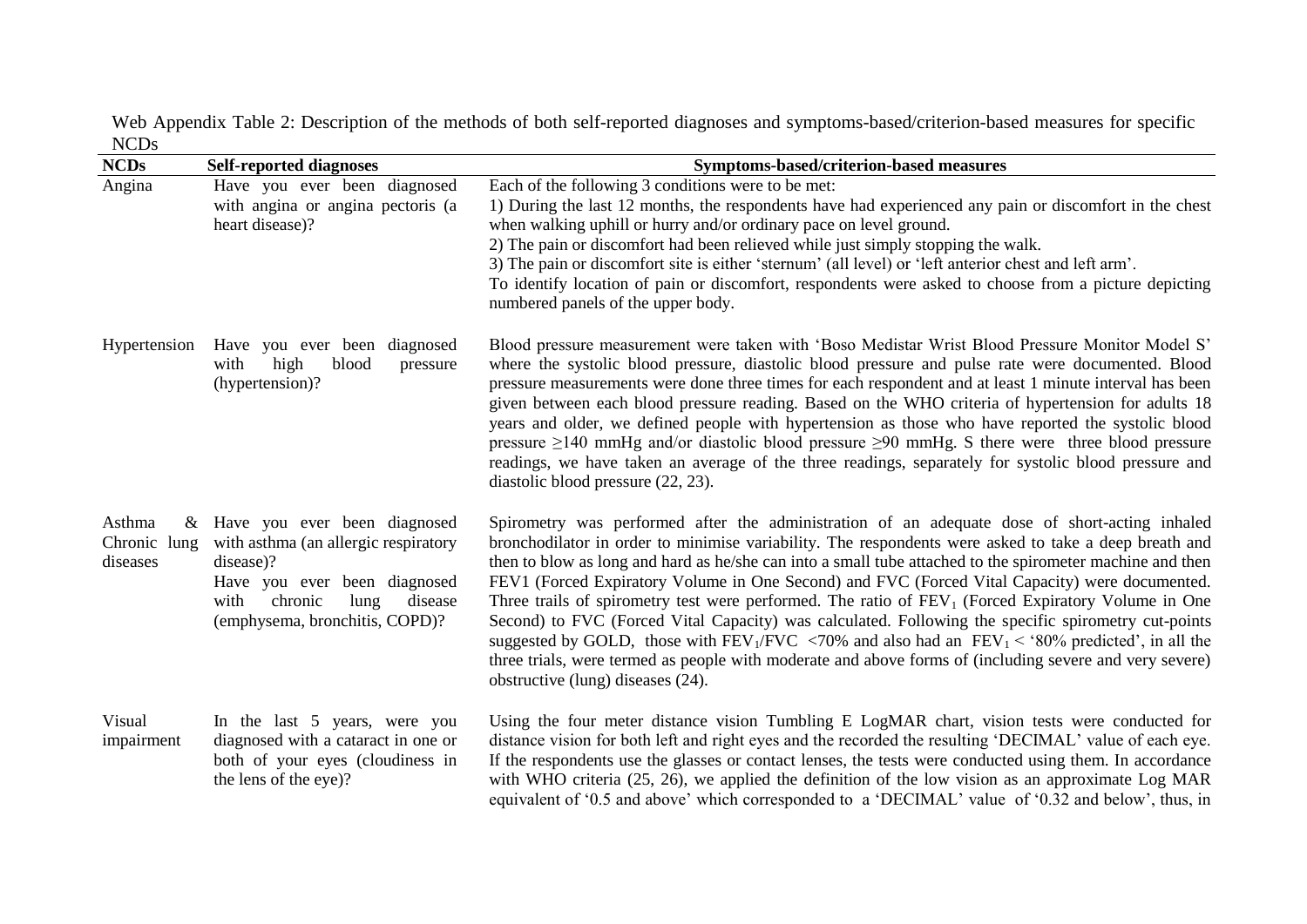|            |                                                   | our analysis, those who score 'DECIMAL' value of '0.32 and below' in the distance vision test for at<br>least one eye were categorized as suffering from visual impairment.                                                                                                                                                                                                                                                                                                                                                                                                                                                                                                                                                                                                                                                                                                                                                                                                                                                                                                                                                                                                                                                                                                                                                                                                                                                                                                                                                                                                                                                                                                                                                                                                                                                                                                                                                                                                                                                                                                                                                                                                                         |
|------------|---------------------------------------------------|-----------------------------------------------------------------------------------------------------------------------------------------------------------------------------------------------------------------------------------------------------------------------------------------------------------------------------------------------------------------------------------------------------------------------------------------------------------------------------------------------------------------------------------------------------------------------------------------------------------------------------------------------------------------------------------------------------------------------------------------------------------------------------------------------------------------------------------------------------------------------------------------------------------------------------------------------------------------------------------------------------------------------------------------------------------------------------------------------------------------------------------------------------------------------------------------------------------------------------------------------------------------------------------------------------------------------------------------------------------------------------------------------------------------------------------------------------------------------------------------------------------------------------------------------------------------------------------------------------------------------------------------------------------------------------------------------------------------------------------------------------------------------------------------------------------------------------------------------------------------------------------------------------------------------------------------------------------------------------------------------------------------------------------------------------------------------------------------------------------------------------------------------------------------------------------------------------|
| Depression | Have you ever been diagnosed<br>with depression?  | In order to categorize a person as suffering from 'moderate depression', firstly, the following two<br>'General criteria' (i.e., General criteria 1 and 2) should be met(27).<br>1) General criteria 1: At least two of the following three symptoms (conditions) must be present: i)<br>during the last 12 months, have had a period lasting several days when felt sad, empty or depressed; ii)<br>during the last 12 months, have had a period lasting several days when lost interest in most things usually<br>enjoy such as personal relationships, work or hobbies/recreation, iii) during the last 12 months, have had<br>a period lasting several days when have been feeling energy decreased or that are tired all the time.<br>2) General criteria 2: The depressive episode should last for at least 2 weeks.<br>Secondly, if the above stated conditions are met, then a total of at least six conditions (symptoms) should<br>be present to term a person as having 'moderate depression'. These six conditions can be from the above<br>stated three conditions from 'General criteria 1', and/or, from the following 'Seven Sub-conditions'<br>3) Seven Sub-conditions<br>i) During this period, person did feel negative about him/herself or like he/she had lost confidence and/or<br>did frequently feel hopeless - that there was no way to improve things,<br>ii) During this period, person did feel anxious and worried most days,<br>iii) During this period, the person did think of death, or wish he/she were dead, and/or did he/she ever<br>try to end own life,<br>iv) During this period, did he/she have any difficulties concentrating; for example, listening to others,<br>working, watching TV, listening to the radio, and/or did notice any slowing down in his/her thinking,<br>v) He/she did notice any slowing down in his/her moving around, and/or he/she were so restless or jittery<br>nearly every day that he/she paced up and down and couldn't sit still,<br>vi) He/she did notice any problems falling asleep, and/or, he/she did notice any problems waking up too<br>early, and<br>vii) During this period, he/she did lose his/her appetite. |
|            | Source: author's compilation from various sources |                                                                                                                                                                                                                                                                                                                                                                                                                                                                                                                                                                                                                                                                                                                                                                                                                                                                                                                                                                                                                                                                                                                                                                                                                                                                                                                                                                                                                                                                                                                                                                                                                                                                                                                                                                                                                                                                                                                                                                                                                                                                                                                                                                                                     |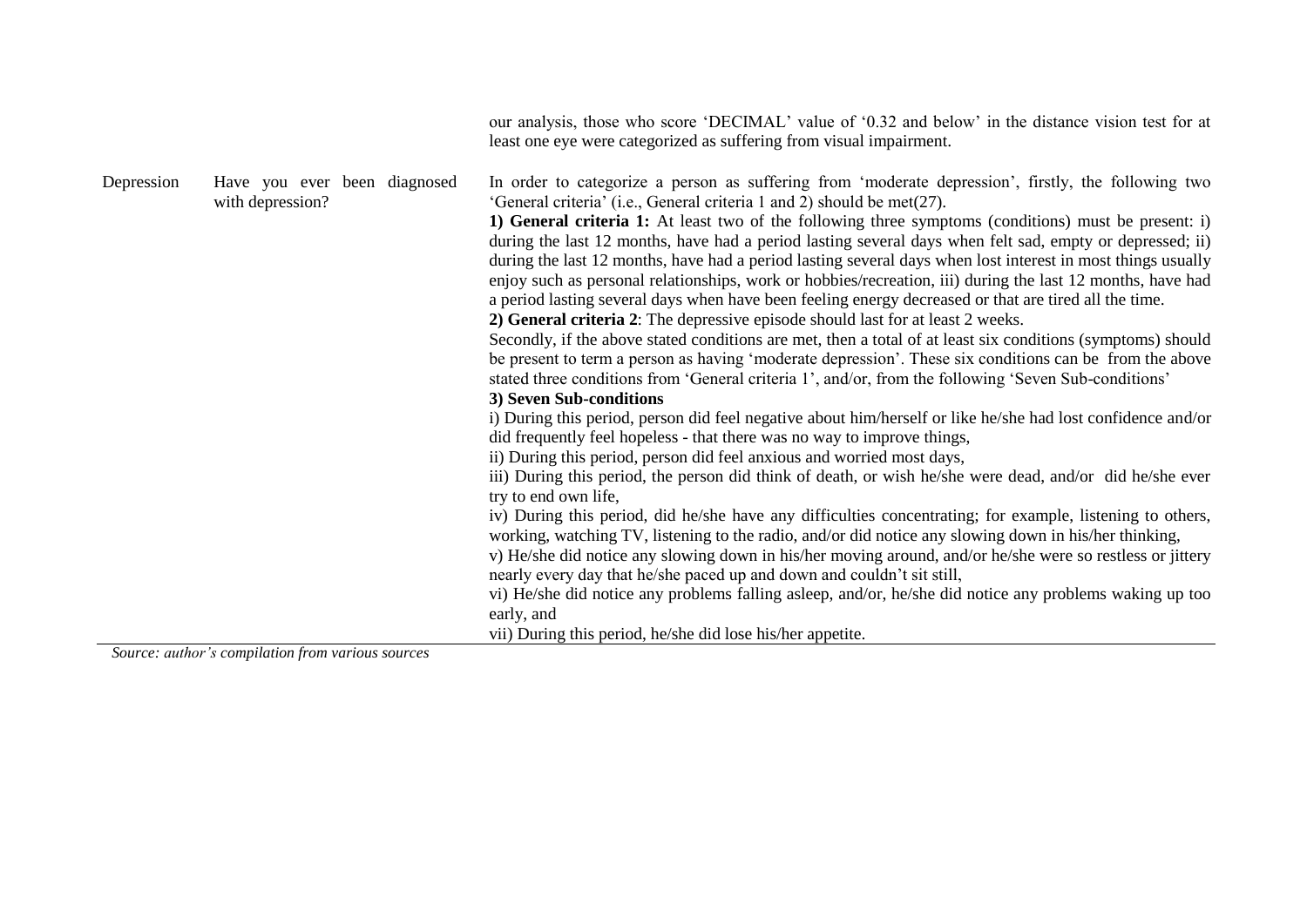|                  | Angina<br>Symptoms- |                            | Hypertension               |                                   | Asthma and chronic lung<br>diseases |                            | <b>Visual impairment</b>   |                            | <b>Depression</b>          |                            |
|------------------|---------------------|----------------------------|----------------------------|-----------------------------------|-------------------------------------|----------------------------|----------------------------|----------------------------|----------------------------|----------------------------|
|                  | based measure       | Self-reported<br>diagnoses | Criterion-based<br>measure | Self-reported<br>diagnoses        | Criterion-based<br>measure          | Self-reported<br>diagnoses | Criterion-based<br>measure | Self-reported<br>diagnoses | Symptoms-<br>based measure | Self-reported<br>diagnoses |
| Ghana            |                     |                            |                            |                                   |                                     |                            |                            |                            |                            |                            |
| Lowest quintile  | 4.4[2.5;6.3]        | 1.7[0.2;3.2]               | 34.8[29.7;39.9]            | 2.5[1.3;3.7]                      | 0.9[0.0;1.8]                        | 1.9[0.3;3.6]               | 13.2[10.3;16.1]            | 1.4[0.4;2.4]               | 4.3[2.1;6.5]               | 0.2[0.1;0.4]               |
| 2nd              | 4.9[3.1;6.7]        | 0.8[0.4;1.1]               | 41.9[36.3;47.6]            | 4.0[2.8;5.2]                      | 2.8[0.9;4.8]                        | 4.7[2.1;7.2]               | 18.7[14.8;22.6]            | 1.6[0.8;2.3]               | 5.2[3.2;7.3]               | 0.6[0.3;0.8]               |
| 3rd              | 4.7[2.9;6.4]        | 1.2[0.4;2.1]               | 47.1[41.8;52.3]            | 8.5[5.3;11.6]                     | 0.9[0.0;1.8]                        | 1.3[0.8;1.9]               | 11.4[8.6;14.2]             | 1.4[0.6;2.1]               | 3.9[1.8;5.9]               | 1.0[0.2;1.7]               |
| 4th              | 3.0[1.1;4.9]        | 2.9[1.1;4.6]               | 46.3[40.8;51.7]            | 10.0[7.2;12.9]                    | 2.2[0.4;3.9]                        | 2.2[0.7;3.6]               | 10.4[7.1;13.8]             | 2.7[1.7;3.6]               | 2.8[1.2;4.4]               | 0.6[0.2;0.9]               |
| Highest quintile | 1.7[0.6;2.9]        | 1.1[0.6;1.5]               | 40.8[35.0;46.5]            | 13.9[10.4;17.4] 1.0[0.5;1.5]      |                                     | 1.6[0.8;2.4]               | 15.5[11.6;19.3]            | 3.9[2.4;5.3]               | 6.1[3.1;9.1]               | $1.1[-0.2;2.3]$            |
| India            |                     |                            |                            |                                   |                                     |                            |                            |                            |                            |                            |
| Lowest quintile  | 10.7[8.7;12.7]      | 3.0[2.0;4.0]               | 18.4[15.8;21.0]            | 5.3[3.9;6.6]                      | 5.3[3.9;6.7]                        | 7.5[5.7;9.3]               | 19.5[17.2;21.7]            | 5.1[4.1;6.1]               | 10.1[8.3;12.0]             | 2.4[1.4;3.3]               |
| 2nd              | 7.6[5.9;9.2]        | 2.4[1.5;3.3]               | 17.5[15.2;19.9]            | 6.7[5.4;8.1]                      | 5.7[4.4;7.0]                        | 5.0[3.7;6.3]               | 17.6[15.6;19.7]            | 5.9[4.8;7.1]               | 9.5[7.9;11.2]              | 3.0[1.8;4.2]               |
| 3rd              | 7.0[5.5;8.5]        | 3.9[2.6;5.2]               | 18.8[16.5;21.2]            | 9.8[7.9;11.7]                     | 4.9[3.5;6.2]                        | 5.9[4.3;7.4]               | 17.2[15.3;19.2]            | 6.0[4.9;7.2]               | 10.3[8.5;12.0]             | 4.3[2.9;5.7]               |
| 4th              | 6.3[4.7;7.9]        | 3.0[2.0;4.0]               | 19.7[17.2;22.1]            | 9.7[8.1;11.3]                     | 5.0[3.7;6.3]                        | 5.2[3.7;6.7]               | 17.3[15.3;19.3]            | 6.5[5.2;7.7]               | 6.8[5.3;8.2]               | 4.8[3.4;6.2]               |
| Highest quintile | 3.4[2.4;4.4]        | 2.7[1.9;3.4]               | 21.3[18.5;24.2]            | 15.2[13.0;17.4] 5.0[3.7;6.3]      |                                     | 5.6[3.7;7.5]               | 12.4[10.9;13.9]            | 6.6[5.5;7.7]               | 5.6[4.1;7.0]               | 2.9[1.8;3.9]               |
| China            |                     |                            |                            |                                   |                                     |                            |                            |                            |                            |                            |
| Lowest quintile  | 1.7[0.9;2.5]        | 3.0[2.1;3.9]               | 38.6[35.1;42.2]            | 9.6[7.7;11.4]                     | 1.5[1.0;1.9]                        | 4.1[3.0;5.2]               | 16.0[13.3;18.6]            | 2.9[1.5;4.2]               | 1.2[0.6;1.8]               | 0.1[0.0;0.1]               |
| 2nd              | 1.4[0.7;2.2]        | 3.9[2.9;5.0]               | 37.9[34.0;41.8]            | 9.0[7.3;10.8]                     | 1.1[0.8;1.5]                        | 4.1[2.9;5.3]               | 12.6[10.2;15.0]            | 2.3[1.8;2.7]               | 1.7[0.3;3.0]               | 0.1[0.0;0.1]               |
| 3rd              | 1.9[0.6;3.3]        | 3.0[2.2;3.9]               | 40.5[35.8;45.1]            | 12.6[9.9;15.4]                    | 1.1[0.6;1.5]                        | 5.3[3.1;7.5]               | 14.4[11.5;17.3]            | 2.6[2.1;3.1]               | $0.4[-0.1;1.0]$            | $1.1[-0.2;2.4]$            |
| 4th              | 0.8[0.4;1.2]        | 4.3[2.6;6.1]               | 35.8[31.3;40.2]            | $14.1[11.1;17.1]$ $1.3[0.3;2.2]$  |                                     | 3.6[2.5;4.8]               | 14.0[11.2;16.8]            | 2.7[2.3;3.2]               | 1.2[0.1;2.3]               | 0.2[0.0;0.4]               |
| Highest quintile | 1.0[0.3;1.8]        | 4.3[2.4;6.1]               | 34.6[29.9;39.3]            | $13.6[11.0;16.2]$ 1.4 $[0.6;2.1]$ |                                     | 3.3[2.2; 4.4]              | 15.5[12.1;18.9]            | 3.9[2.6;5.2]               | $0.4[-0.2;0.9]$            | $0.4[-0.2;0.9]$            |

Web Appendix Table 3: Age-adjusted prevalence rate (in %, with 95% CI) of NCDs across wealth quintiles, measured through self-reported diagnoses and symptoms-based/criterion-based measure, among adult population in China, Ghana, India, Mexico, Russia, and South Africa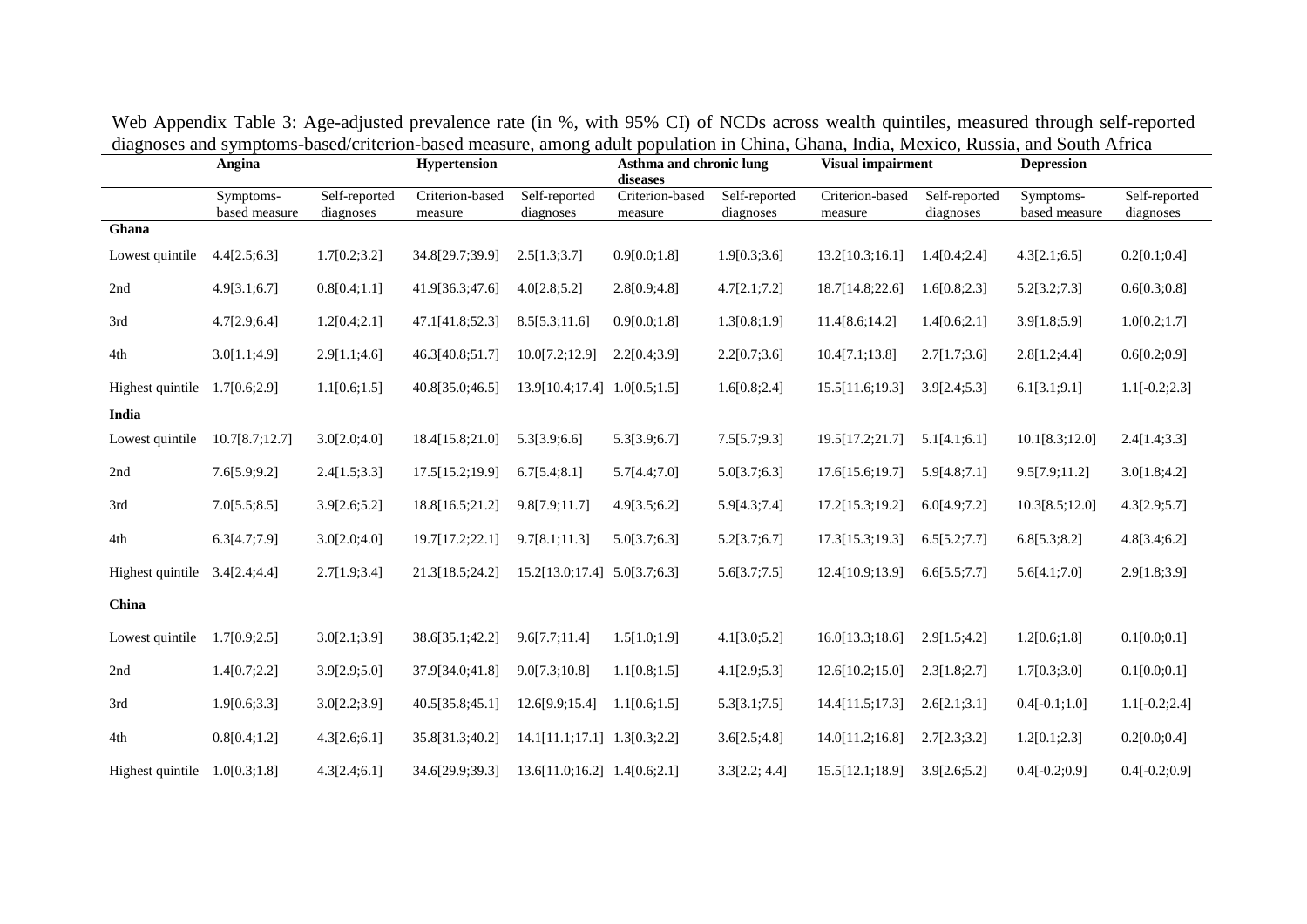### **South Africa**

| Lowest quintile  | 1.0[0.4;1.6]                     | 1.0[0.4;1.6]    | 45.0[38.7;51.2]                 | 5.9[4.9;6.9]                      | 0.7[0.4;1.0]    | 4.2[0.9;7.5]    | 20.0[15.4;24.6]                 | 3.2[0.8;5.6]   | 6.2[2.3;10.2]  | 0.6[0.1;1.2]   |
|------------------|----------------------------------|-----------------|---------------------------------|-----------------------------------|-----------------|-----------------|---------------------------------|----------------|----------------|----------------|
| 2nd              | 1.5[0.8;2.2]                     | 1.1[0.6;1.5]    | 57.2[51.0;63.4]                 | 8.7[6.7;10.7]                     | 1.2[0.5;1.9]    | 2.3[1.3;3.4]    | 20.1[15.4;24.7]                 | 0.8[0.5;1.2]   | 4.3[0.0;8.6]   | 4.4[0.1;8.6]   |
| 3rd              | 1.7[0.5;2.8]                     | 3.2[1.3;5.1]    | 59.4[54.8;64.0]                 | $15.2[10.8;19.7]$ 6.2[2.4;10.1]   |                 | 2.8[1.4;4.3]    | 13.7[11.8;15.7]                 | 3.8[2.7;5.0]   | 3.9[1.0;6.7]   | 5.8[3.1;8.4]   |
| $4th\,$          | 5.1[4.0;6.1]                     | 3.1[2.1;4.2]    | 51.0[45.6;56.3]                 | 13.4[10.8;16.0] 0.5[0.1;10.9]     |                 | 5.2[3.1;7.3]    | 18.9[15.0;22.8]                 | 1.2[0.7;1.6]   | 5.6[3.6;7.5]   | 5.5[3.4;7.6]   |
| Highest quintile | 0.5[0.1;1.0]                     | 10.7[8.7;12.8]  | 53.0[47.6;58.4]                 | 12.0[9.2;14.8]                    | 0.4[0.0;0.8]    | 2.7[0.8;4.6]    | 25.7[20.9;30.6]                 | 3.5[1.4;5.5]   | 1.2[0.8;1.6]   | 5.4[2.5;8.4]   |
| <b>Mexico</b>    |                                  |                 |                                 |                                   |                 |                 |                                 |                |                |                |
| Lowest quintile  | 10.8[7.8;13.9]                   | 0.7[0.5;0.9]    | 25.4[21.8;29.1]                 | 11.9[9.2;14.6]                    | 0.2[0.0;0.4]    | 5.0[3.6;6.3]    | 30.5[23.9;37.1]                 | 12.7[7.0;18.3] | 7.5[5.8;9.2]   | 12.2[9.6;14.8] |
| 2nd              | 8.3[6.0;10.5]                    | 0.6[0.3;0.9]    | 28.2[22.1;34.3]                 | 8.5[6.9;10.2]                     | $0.3[-0.4;1.1]$ | 10.9[7.5;14.3]  | 17.7[14.4;21.1]                 | 2.9[2.2;3.7]   | 1.8[0.6;3.0]   | 7.5[4.7;10.2]  |
| 3rd              | 6.5[3.3;9.8]                     | 0.6[0.2;1.0]    | 32.6[27.5;37.6]                 | 11.6[9.1;14.1]                    | 0.3[0.1;0.5]    | 2.7[1.3;4.2]    | 22.0[18.3;25.8]                 | 4.3[2.9;5.7]   | 10.1[6.9;13.4] | 13.5[9.5;17.4] |
| 4th              | 7.4[5.5;9.4]                     | $1.7[-0.1;3.5]$ | 31.2[25.0;37.4]                 | $22.1[17.6;26.6]$ 0.1[-0.1;0.4]   |                 | 5.5[1.6;9.3]    | 27.8[22.0;33.6]                 | 3.4[2.4;4.4]   | 8.2[3.8;12.6]  | 12.3[8.0;16.6] |
| Highest quintile | 4.0[1.5;6.5]                     | 1.2[0.1;2.2]    | 29.8[23.0;36.5]                 | $14.1[10.3;17.8]$ $4.0[-0.7;8.6]$ |                 | 3.9[1.0;6.9]    | 17.1[14.2;20.0]                 | 3.7[1.6;5.8]   | 6.5[3.3;9.6]   | 8.3[4.6;11.9]  |
| <b>Russia</b>    |                                  |                 |                                 |                                   |                 |                 |                                 |                |                |                |
| Lowest quintile  | 13.2[10.7;15.7]                  |                 | 18.4[15.3;21.4] 45.5[41.7;49.4] | 33.8[29.9;37.8] 0.5[0.2;0.8]      |                 | 11.2[8.9;13.5]  | 19.4[16.4;22.3]                 | 10.6[8.1;13.0] | 3.7[2.6;4.9]   | 3.1[1.7;4.5]   |
| 2nd              | 18.9[15.6;22.1]                  |                 | 27.8[24.2;31.4] 41.6[38.1;45.1] | 39.3[35.7;42.9] 0.2[0.0;0.5]      |                 | 17.8[14.5;21.1] | 26.8[23.3;30.2]                 | 9.7[7.6;11.7]  | 4.8[2.4;7.2]   | 2.3[1.3;3.3]   |
| 3rd              | 18.4[14.5;22.2]                  |                 | 28.4[24.1;32.7] 46.5[42.2;50.8] | $41.3[36.5;46.1]$ $0.1[0.0;0.1]$  |                 | 17.0[13.8;20.2] | 26.5[22.7;30.4]                 | 10.2[7.6;12.7] | 4.3[2.0;6.6]   | 5.0[2.6;7.4]   |
| 4th              | 13.9[10.8;17.1]                  |                 | 23.2[19.2;27.3] 43.6[39.5;47.8] | 35.5[31.7;39.3] 0.9[0.1;1.7]      |                 |                 | 15.6[12.1;19.2] 21.8[17.9;25.8] | 9.7[7.3;12.0]  | 5.8[3.6;8.1]   | 3.7[1.6;5.7]   |
| Highest quintile | 13.8[10.5;17.0]                  |                 | 21.3[17.1;25.4] 35.2[30.4;40.0] | 39.7[35.3;44.1] 1.0[-0.1;2.0]     |                 | 17.5[13.9;21.0] | 20.1[17.2;23.0]                 | 8.8[6.6;11.0]  | 2.6[1.0;4.2]   | 3.8[1.6;6.0]   |
| All Sample       | 15.7[13.5;17.9]                  |                 | 23.8[21.2;26.3] 41.9[39.1;44.6] | 36.7[33.9;39.4] 0.3[0.1;0.4]      |                 | 15.0[12.8;17.2] | 24.3[21.9;26.8]                 | 9.6[8.1;11.2]  | 4.8[3.3;6.3]   | 3.9[2.4;5.3]   |
|                  | Source: WHO SAGE survey, 2007-10 |                 |                                 |                                   |                 |                 |                                 |                |                |                |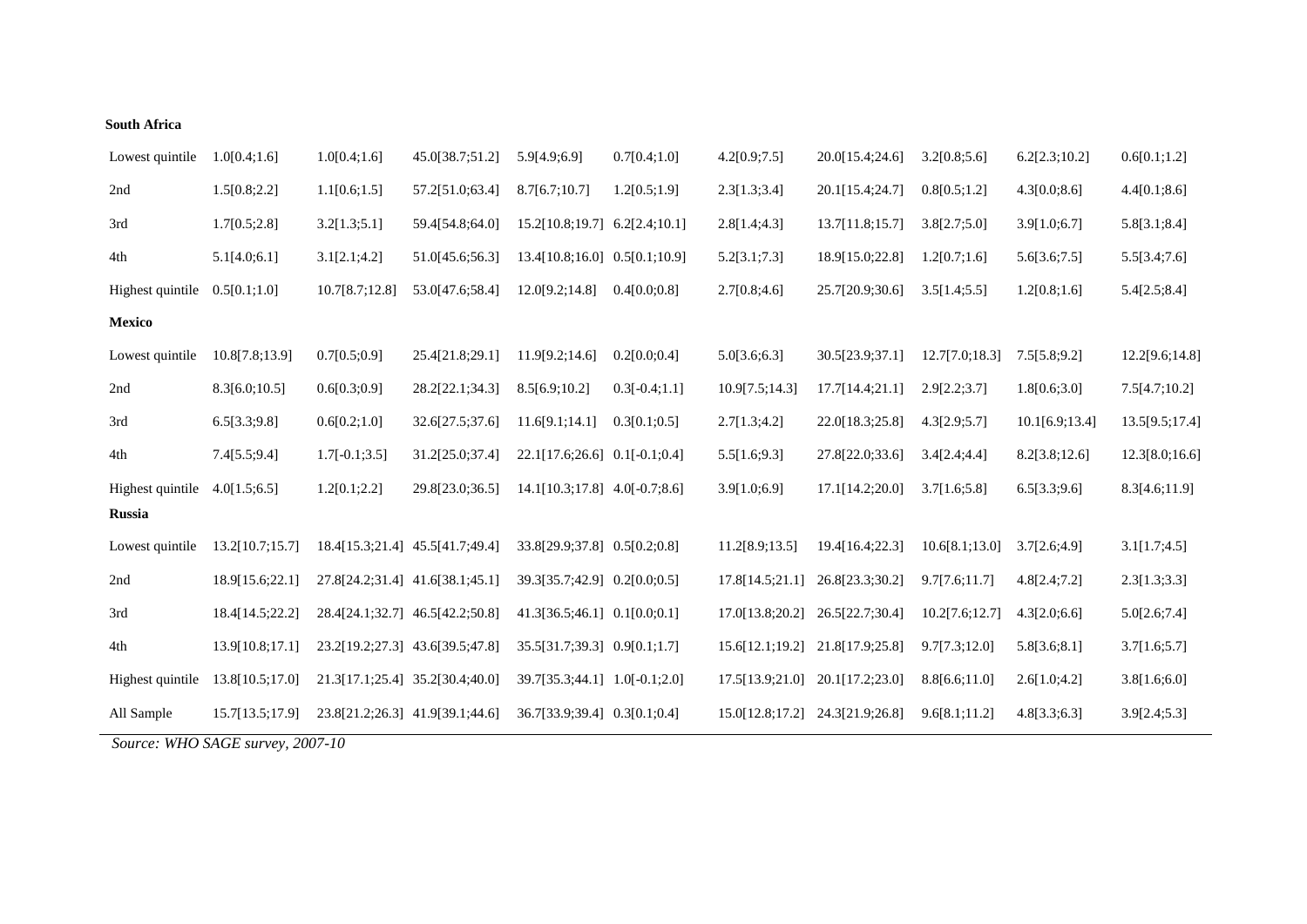Web Appendix Table 4: Age-adjusted prevalence rate (in %, with 95% CI) of NCDs across educational level, measured through self-reported diagnoses and symptoms-based/criterion-based measures, among adult population in China, Ghana, India, Mexico, Russia, and South Africa

|                                                            |                            |                            |                               |                                              |                                | Asthma and chronic lung    |                                          |              |                                      |                                 |
|------------------------------------------------------------|----------------------------|----------------------------|-------------------------------|----------------------------------------------|--------------------------------|----------------------------|------------------------------------------|--------------|--------------------------------------|---------------------------------|
|                                                            |                            | Angina                     |                               | <b>Hypertension</b>                          |                                | diseases                   | <b>Visual impairment</b>                 |              |                                      | <b>Depression</b>               |
|                                                            | Symptoms-<br>based measure | Self-reported<br>diagnoses | Criterion-based<br>measure    | Self-reported<br>diagnoses                   | Criterion-<br>based<br>measure | Self-reported<br>diagnoses | Criterion-based Self-reported<br>measure | diagnoses    | Symptoms-<br>based measure diagnoses | Self-reported                   |
| Ghana<br>N <sub>o</sub><br>Formal                          |                            |                            |                               |                                              |                                |                            |                                          |              |                                      |                                 |
| Schooling<br>Less than primary                             | 6.2[4.0;8.4]               | 2.0[0.6;3.5]               | 42.2[37.0;47.3] 4.7[2.5;6.9]  |                                              | 1.7[0.6;2.8]                   | 2.5[1.9;3.1]               | 17.2[13.8;20.7] 1.4[0.9;2.0]             |              | 4.1[2.4;5.9]                         | 0.3[0.2;0.5]                    |
| school<br>Primary<br>school                                | 4.1[2.4;5.9]               | 0.9[0.2;1.5]               | 39.8[33.9;45.7]               | 6.2[3.4;9.1]                                 | 3.4[0.5;6.3]                   | 3.8[2.0;5.7]               | $14.6[10.6;18.6]$ 1.8[1.1;2.4]           |              | 3.4[1.8;5.0]                         | 1.0[0.5;1.5]                    |
| completed<br>Secondary<br>high                             | 3.9[2.1;5.7]               | 0.9[0.5;1.4]               | 47.9[42.2;53.5]               | 10.1[6.4;13.8]                               | $1.5[-0.2;3.2]$                | 2.8[0.7;5.0]               | 13.6[10.2;17.0] 1.8[1.3; 2.4]            |              | 3.6[1.5;5.7]                         | 0.9[0.2;1.7]                    |
| school completed<br>College completed                      | 1.4[0.7;2.2]               | 1.7[0.7;2.7]               | 42.9[38.4;47.4] 9.7[7.4;12.0] |                                              | 1.5[0.5;2.6]                   | 2.8[1.6;4.0]               | 12.1[9.4;14.8] 3.8[2.3;5.3]              |              | 4.1[2.4;5.7]                         | 0.2[0.0;0.3]                    |
| or above<br>India                                          | 1.4[0.6;2.2]               | 1.1[0.2;2.0]               |                               | 35.8[31.4;40.2] 14.3[10.3;18.2]              | 0.8[0.1;1.6]                   | 1.3[0.7;1.9]               | 11.6[10.3;13.0] 3.0[1.1;5.0]             |              | 4.0[1.2;6.7]                         | 5.3[4.9;5.7]                    |
| No<br>Formal<br>Schooling<br>Less than primary             | 8.5[7.2;9.8]               | 2.7[1.9;3.4]               | 19.3[17.2;21.3] 8.6[7.4;9.8]  |                                              | 6.3[5.0;7.5]                   | 5.1[4.2;6.0]               | 18.0[16.7;19.3] 5.7[5.0;6.4]             |              | 10.5[9.1;11.9]                       | 2.6[1.9;3.3]                    |
| school<br>Primary<br>school                                | 8.1[6.0;10.1]              | 3.6[2.3;4.9]               | 18.7[15.3;22.0] 7.9[6.0;9.7]  |                                              | 2.8[1.9;3.7]                   | 6.6[4.5;8.7]               | 17.3[14.5;20.1] 6.9[5.4;8.4]             |              | 8.3[6.2;10.3]                        | 3.7[2.1;5.2]                    |
| completed<br>Secondary<br>high                             | 6.5[4.8;8.1]               | 2.9[2.0;3.8]               | 21.6[18.8;24.4] 8.0[6.5;9.4]  |                                              | 4.9[3.6; 6.2]                  | 5.3[3.8;6.8]               | 17.9[15.5;20.4] 4.8[3.9;5.7]             |              | 7.1[5.4;8.9]                         | 3.0[1.9;4.1]                    |
| school completed<br>College<br>completed                   | 5.1[3.7;6.4]               | 3.8[2.7;4.9]               |                               | 17.7[15.5;19.9] 12.0[10.1;13.9]              | 5.3[4.0;6.6]                   | 6.5[4.8;8.1]               | 14.0[12.3;15.7] 7.3[6.0;8.7]             |              | 6.4[5.0;7.8]                         | 3.3[2.3;4.3]                    |
| or above<br>China                                          | 2.3[0.6;4.1]               | 2.9[1.3;4.5]               |                               | 19.8[16.0;23.5] 14.4[11.5;17.3] 3.7[2.2;5.3] |                                | 4.7[2.4;7.1]               | $10.9[8.4;13.3]$ $5.0[3.4;6.6]$          |              | 4.8[1.8;7.8]                         | 3.9[2.1;5.7]                    |
| N <sub>0</sub><br>Formal<br>Schooling<br>Less than primary | 1.1[0.8;1.3]               | 2.2[1.8;2.5]               |                               | 51.3[45.3;57.4] 14.4[10.7;18.2] 1.3[1.0;1.5] |                                | 2.7[2.3;3.0]               | 17.1[13.2;21.1]                          | 2.2[1.9;2.5] | $0.8[0.2;1.4]$ $0.1[0.0;0.2]$        |                                 |
| school<br>Primary<br>school                                | 0.5[0.3;0.7]               | 1.8[1.2;2.4]               | 34.9[29.9;40.0]               | $12.4[8.7;16.1]$ $1.5[0.5;2.5]$              |                                | 5.1[2.3;7.9]               | 16.3[12.6;20.0]                          | 3.0[1.7;4.3] |                                      | $0.7[-0.2;1.6]$ $0.7[-0.4;1.9]$ |
| completed<br>Secondary<br>high                             | 1.3[0.3;2.2]               | 4.4[2.4;6.5]               | 42.1[37.4;46.9]               | $10.9[8.1;13.7]$ $0.8[0.6;1.1]$              |                                | 6.8[4.1;9.5]               | 11.4[9.1;13.8]                           | 2.9[1.3;4.5] |                                      | $0.4[0.1;0.8]$ $0.3[-0.2;0.8]$  |
| school completed<br>College<br>completed                   | 1.6[1.0; 2.2]              | 4.5[3.6;5.4]               |                               | 36.7[34.2;39.3] 12.3[11.0;13.7] 1.1[0.6;1.6] |                                | 3.5[2.8;4.2]               | 13.4[11.6;15.2]                          | 3.0[2.5;3.5] |                                      | $1.3[0.6;1.9]$ $0.3[0.0;0.7]$   |
| or above                                                   | 0.8[0.4;1.2]               | 3.4[2.2;4.6]               | 32.3[27.0;37.6]               | $12.4[9.2;15.6]$ 1.4[0.2;2.6]                |                                |                            | 6.9[3.5;10.3] 14.9[10.6;19.2]            | 3.3[2.6;4.0] | $0.6[-0.3;1.6]$ $0.1[-0.1;0.2]$      |                                 |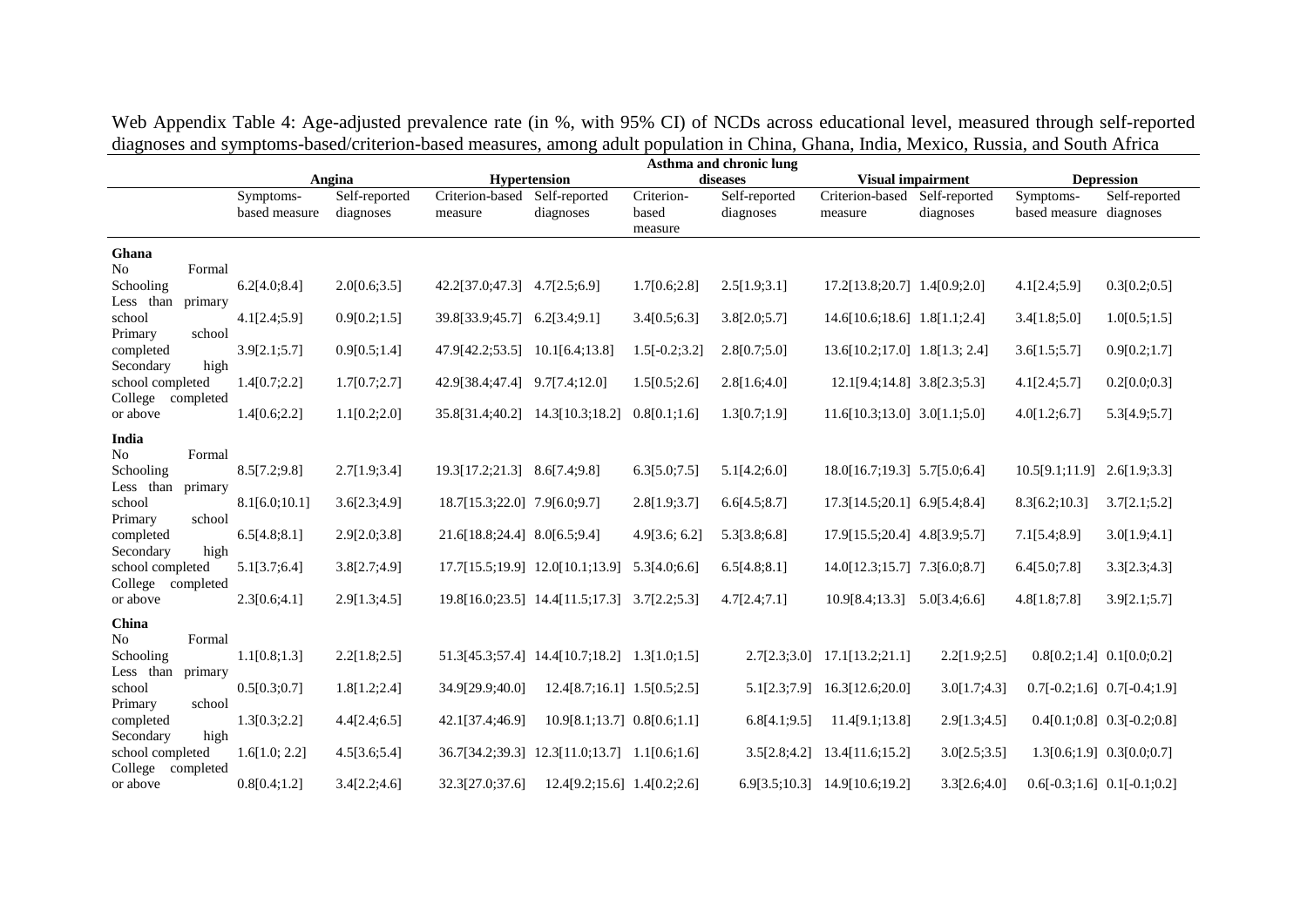| <b>South Africa</b><br>N <sub>o</sub>        | Formal            |                 |                  |                                                 |                                               |                                 |                 |                                              |                                 |                               |                              |
|----------------------------------------------|-------------------|-----------------|------------------|-------------------------------------------------|-----------------------------------------------|---------------------------------|-----------------|----------------------------------------------|---------------------------------|-------------------------------|------------------------------|
| Schooling<br>Less than                       | primary           | 2.6[1.7;3.6]    | 1.6[0.9;2.2]     |                                                 | 65.4[57.3;73.5] 12.5[10.9;14.1] 1.4[0.0;2.7]  |                                 |                 | $2.6[1.7;3.5]$ 17.6[12.7;22.5]               | 4.7[1.6;7.8]                    | $3.7[0.0;7.4]$ $0.7[0.3;1.2]$ |                              |
| school<br>Primary                            | school            | 2.6[0.6;4.6]    | 2.6[0.6;4.6]     |                                                 | 57.0[50.6;63.5] 17.6[12.3;23.0] 3.7[-1.0;8.3] |                                 |                 | 6.9[1.9;11.9] 16.9[13.2;20.7]                | 1.1[0.6;1.5]                    |                               | $3.2[0.3;6.0]$ 1.8[-0.2;3.7] |
| completed<br>Secondary                       | high              | 4.5[4.0;4.9]    | 7.7[5.8;9.7]     | 54.6[49.4:59.8]                                 | 12.0[8.9;15.1] 1.2[0.5;1.9]                   |                                 |                 | 6.1[3.2;8.9] 17.8[14.6;20.9]                 | 1.7[1.2;2.3]                    | 4.3[1.6;6.9] 3.6[1.2;6.0]     |                              |
| school completed<br>College<br>completed     |                   | 0.7[0.2;1.2]    | 2.9[1.4;4.4]     | 47.8[41.5;54.1]                                 | 10.8[8.4;13.2]                                | 0.3[0.0;0.6]                    | 3.2[1.6;4.9]    | 22.6[17.6;27.6]                              | 3.8[1.4;6.2]                    | $4.1[0.7;7.6]$ 6.0[2.1;9.9]   |                              |
| or above                                     |                   | $1.2[-0.2;2.6]$ | 4.5[3.1;5.8]     | 60.5[57.6;63.3]                                 | 10.2[6.3;14.2]                                | $0.2[-0.1;0.4]$                 |                 | $0.6[-0.1;1.3]$ 23.5[20.8;26.1]              | 1.8[1.1;2.5]                    |                               | $0.3[0.0;0.6]$ 9.0[7.8;10.3] |
| <b>Mexico</b><br>N <sub>o</sub><br>Schooling | Formal            | $\ddagger$      | $\ddagger$       | $\frac{1}{\sqrt{2}}$                            | $\ddagger$                                    | $\ddagger$                      | $\pm$           | $\ddagger$                                   | $\pm$                           | $\pm$                         | $\ddagger$                   |
| Less than<br>school<br>Primary               | primary<br>school | 6.6[3.9:9.4]    | 1.9[0.0;3.9]     | 24.7[21.6;27.8] 13.0[10.4;15.7] 0.2[0.0;0.3]    |                                               |                                 | 2.0[0.9;3.0]    | 25.8[22.9;28.7] 4.3[2.9;5.6]                 |                                 | 3.2[1.9;4.5]                  | 7.5[5.7;9.4]                 |
| completed<br>Secondary                       | high              | 7.9[4.9;10.8]   | 4.2[2.1;6.3]     |                                                 | 29.5[24.1;34.9] 16.5[12.9;20.0] 1.5[-1.3;4.2] |                                 | 9.2[4.8;13.7]   | 24.9[20.6;29.1] 3.3[2.3;4.4]                 |                                 | 4.6[2.2;7.0]                  | 12.0[8.4;15.7]               |
| school completed<br>College                  | completed         | 6.3[3.2;9.3]    | 1.0[0.6;1.5]     | 28.7[23.4;34.0]                                 | 11.7[9.0;14.4]                                | $0.9[-0.8;2.5]$ 3.5 $[1.6;5.4]$ |                 | 25.2[20.4;30.0]                              | 2.8[1.5;4.0]                    | 7.2[4.1;10.4]                 | 10.0[6.8;13.3]               |
| or above                                     |                   | 2.1[0.3;3.9]    | 0.2[0.0;0.4]     | 26.6[22.8;30.5] 15.8[12.5;19.1]                 |                                               | $0.6[0.1;1.1]$ 3.9[2.0;5.8]     |                 | 16.2[13.8;18.6]                              | 8.8[7.2;10.5] 9.6[6.4;12.9]     |                               | 12.8[8.9;16.7]               |
| <b>Russia</b><br>N <sub>o</sub>              | Formal            |                 |                  |                                                 |                                               |                                 |                 |                                              |                                 |                               |                              |
| Schooling<br>Less than                       | primary           | 32.4[28.2;36.5] | 29.3[25.1;33.5]  | $67.6[63.5;71.8]$ 79.2[75.8; 82.6] 0.0[0.0;0.0] |                                               |                                 | 16.1[12.5;19.6] | 43.2[39.8;46.7]                              | 24.3[20.4;28.3] 12.3[9.7;14.9]  |                               | 0.0[0.0;0.0]                 |
| school<br>Primary                            | school            | 30.6[24.4;36.7] | 31.5[24.9:38.2]  |                                                 | 68.4[62.4;74.5] 73.6[68.8;78.4] 3.8[0.0;0.0]  |                                 | 29.1[22.7;35.5] | 40.4[35.7;45.0]                              | 16.5[12.4;20.7] 13.9[11.3;16.4] |                               | 2.7[0.0;5.4]                 |
| completed<br>Secondary                       | high              | 32.0[25.8;38.2] | 35.0[30.0; 40.1] | 64.9[58.9;71.0] 53.3[47.1;59.6] 2.6[0.8;4.3]    |                                               |                                 | 26.9[21.3:32.5] | 37.0[31.4;42.7]                              | 12.3[8.8;15.9] 3.1[0.8;5.4]     |                               | 1.0[0.0;1.9]                 |
| school completed<br>College<br>completed     |                   | 15.8[13.1;18.4] | 24.0[21.2;26.9]  |                                                 | 44.5[41.4;47.7] 39.5[36.4; 42.6] 0.5[0.2;0.8] |                                 | 16.4[13.8;19.1] | 25.1[22.3;27.8]                              | 9.4[7.5;11.3]                   | 4.8[3.1;6.5]                  | 4.3[2.5;6.1]                 |
| or above                                     |                   | 13.5[10.7;16.3] | 22.8[20.2;25.5]  |                                                 | 33.3[29.9;36.7] 31.5[28.2;34.9] 0.0[0.0;0.1]  |                                 | 9.7[7.4;12.0]   | 17.3[13.9;20.6] 13.2[10.3;16.1] 3.8[1.8;5.9] |                                 |                               | 4.7[2.6; 6.8]                |

*Notes:Source: WHO SAGE survey, 2007-10. ǂ no observations were reported in the survey corresponding to 'No Formal schooling' in the sample in Mexico.*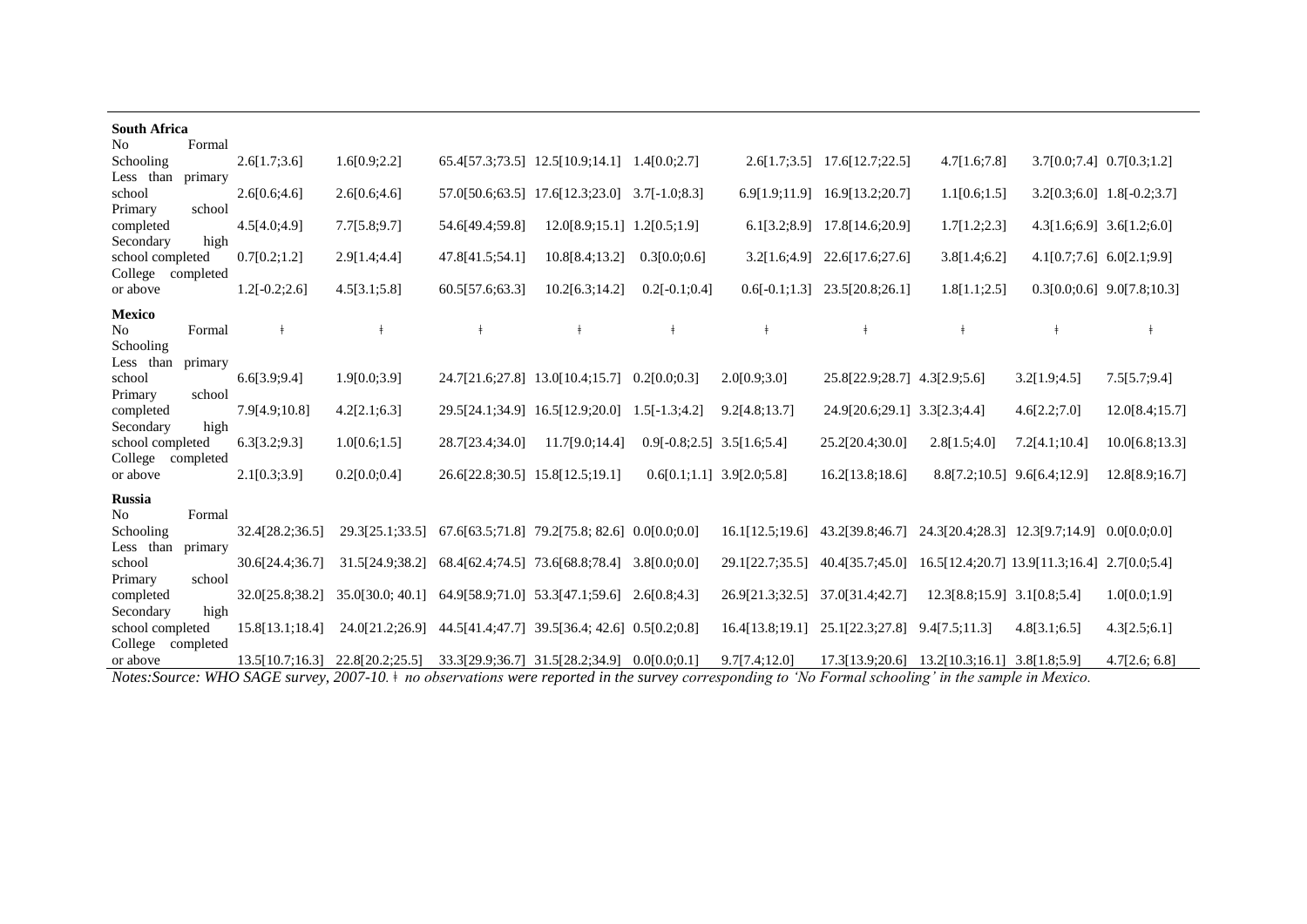Web Appendix Table 5: Unadjusted and Adjusted Odds Ratio (with 95% CI) of self-reported diagnoses and symptoms-based/criterion-based measures of NCDs among adult population in China, Ghana, and India.

|                                 |                                                                  |                                     |                      | Ghana                                 |                                |                           |                                       |                                       |                         | India                     |                                       |                           |                                       |                                       |                           | China                     |                                           |                         |
|---------------------------------|------------------------------------------------------------------|-------------------------------------|----------------------|---------------------------------------|--------------------------------|---------------------------|---------------------------------------|---------------------------------------|-------------------------|---------------------------|---------------------------------------|---------------------------|---------------------------------------|---------------------------------------|---------------------------|---------------------------|-------------------------------------------|-------------------------|
| Angina                          |                                                                  |                                     |                      |                                       |                                |                           |                                       |                                       |                         |                           |                                       |                           |                                       |                                       |                           |                           |                                           |                         |
|                                 |                                                                  | <b>Symptom-based measure</b>        |                      |                                       | <b>Self-reported diagnoses</b> |                           |                                       | <b>Symptom-based measure</b>          |                         |                           | <b>Self-reported diagnoses</b>        |                           |                                       | <b>Symptom-based measure</b>          |                           |                           | <b>Self-reported diagnoses</b>            |                         |
|                                 | <b>Model 1</b>                                                   | Model 2                             | Model 3              | Model 1                               | Model 2                        | Model 3                   | Model 1                               | Model 2                               | Model 3                 | <b>Model 1</b>            | <b>Model 2</b>                        | Model 3                   | <b>Model 1</b>                        | Model 2                               | Model 3                   | <b>Model 1</b>            | Model 2                                   | Model 3                 |
| Male                            | $0.54^*$<br>[0.32, 0.89]                                         | $0.54^*$<br>[0.32, 0.90]            | 0.73<br>[0.31, 1.71] | $0.39***$<br>[0.20, 0.77]             | $0.31***$<br>[0.16, 0.61]      | $0.20^*$<br>[0.055, 0.70] | 0.78<br>[0.60, 1.00]                  | $0.72$ <sup>*</sup><br>[0.55, 0.95]   | 0.95<br>[0.63, 1.42]    | 1.12<br>[0.79, 1.59]      | 1.08<br>[0.76, 1.54]                  | 1.40<br>[0.86, 2.28]      | 0.57<br>[0.30, 1.07]                  | 0.74<br>[0.37, 1.46]                  | 0.75<br>[0.34, 1.64]      | 0.69<br>[0.45, 1.06]      | 0.73<br>[0.46, 1.14]                      | 0.66<br>[0.37, 1.18]    |
| Asset                           | $0.38***$<br>[0.23, 0.62]                                        | $0.51$ <sup>*</sup><br>[0.27, 0.96] |                      | 1.01<br>[0.40, 2.55]                  | 2.01<br>[0.60, 6.71]           |                           | $0.47***$<br>[0.37, 0.60]             | $0.45***$<br>[0.35, 0.58]             |                         | 1.10                      | 0.99<br>$[0.81, 1.49]$ $[0.73, 1.34]$ |                           | $0.39***$<br>[0.21, 0.72]             | $0.47*$<br>[0.23, 0.98]               |                           | 0.87<br>[0.55, 1.38]      | 1.21<br>[0.76, 1.93]                      |                         |
| Education                       | 0.89<br>[0.79, 1.00]                                             |                                     | 0.91<br>[0.82, 1.02] | 1.08<br>[0.99, 1.18]                  |                                | $1.16***$<br>[1.04, 1.29] | $0.92**$<br>[0.86, 0.98]              |                                       | $0.94*$<br>[0.89, 1.00] | 0.98<br>[0.94, 1.04]      |                                       | 1.00<br>[0.95, 1.05]      | 0.97<br>[0.90, 1.04]                  |                                       | 0.99<br>[0.92, 1.07]      | 0.98<br>[0.93, 1.03]      |                                           | 1.04<br>[0.95, 1.13]    |
| <b>Hypertension</b>             |                                                                  |                                     |                      |                                       |                                |                           |                                       |                                       |                         |                           |                                       |                           |                                       |                                       |                           |                           |                                           |                         |
|                                 | <b>Criterion-based measure</b><br><b>Self-reported diagnoses</b> |                                     |                      |                                       | <b>Criterion-based measure</b> |                           |                                       | <b>Self-reported diagnoses</b>        |                         |                           | <b>Criterion-based measure</b>        |                           |                                       | <b>Self-reported diagnoses</b>        |                           |                           |                                           |                         |
|                                 | <b>Model 1</b>                                                   | <b>Model 2</b>                      | Model 3              | <b>Model 1</b>                        | Model 2                        | Model 3                   | <b>Model 1</b>                        | <b>Model 2</b>                        | Model 3                 | <b>Model 1</b>            | <b>Model 2</b>                        | Model 3                   | <b>Model 1</b>                        | <b>Model 2</b>                        | Model 3                   | <b>Model 1</b>            | <b>Model 2</b>                            | Model 3                 |
| Male                            | 1.05<br>[0.83, 1.34]                                             | 1.03<br>[0.80, 1.32]                | 1.35<br>[0.96, 1.90] | 0.65<br>[0.42, 1.01]                  | $0.54***$<br>[0.34, 0.86]      | 0.52<br>[0.26, 1.03]      | 1.05<br>[0.90, 1.23]                  | 1.03<br>[0.88, 1.21]                  | 1.07<br>[0.85, 1.36]    | $0.61***$<br>[0.49, 0.75] | $0.56***$<br>[0.44, 0.70]             | $0.45***$<br>[0.34, 0.61] | $1.29***$<br>[1.08, 1.54]             | $1.31***$<br>[1.08, 1.59]             | $1.34***$<br>[1.09, 1.66] | 0.83<br>[0.66, 1.05]      | 0.89<br>[0.69, 1.14]                      | 0.85<br>[0.63, 1.13]    |
| Asset                           | $1.34$ <sup>*</sup><br>[1.03, 1.74]                              | 1.17<br>[0.87, 1.59]                |                      | $3.82***$<br>[2.38, 6.15]             | $3.53***$<br>[2.08, 6.00]      |                           | 1.16<br>[0.98, 1.37]                  | 1.05<br>[0.87, 1.25]                  |                         | $2.27***$<br>[1.83, 2.81] | $2.13***$<br>[1.71, 2.65]             |                           | $0.70^{\ast\ast\ast}$<br>[0.57, 0.86] | 1.06<br>[0.84, 1.33]                  |                           | 0.93                      | $1.52**$<br>$[0.73, 1.17]$ $[1.14, 2.01]$ |                         |
| Education                       | 0.96<br>[0.93, 1.00]                                             |                                     | $0.95^*$             | 1.06<br>$[0.91, 0.99]$ $[0.97, 1.15]$ |                                | 1.05                      | 0.99<br>$[0.96, 1.16]$ $[0.96, 1.02]$ |                                       | 1.00<br>[0.97, 1.03]    | 1.03<br>[1.00, 1.07]      |                                       | $1.09***$<br>[1.05, 1.12] | $0.92***$<br>[0.90, 0.95]             |                                       | 1.00<br>[0.96, 1.03]      | $0.95***$<br>[0.92, 0.98] |                                           | 1.01<br>[0.96, 1.05]    |
| Asthma and chronic lung disease |                                                                  |                                     |                      |                                       |                                |                           |                                       |                                       |                         |                           |                                       |                           |                                       |                                       |                           |                           |                                           |                         |
|                                 |                                                                  | <b>Criterion-based measure</b>      |                      |                                       | <b>Self-reported diagnoses</b> |                           |                                       | <b>Criterion-based measure</b>        |                         |                           | <b>Self-reported diagnoses</b>        |                           |                                       | <b>Criterion-based measure</b>        |                           |                           | <b>Self-reported diagnoses</b>            |                         |
|                                 | <b>Model 1</b>                                                   | Model 2                             | Model 3              | <b>Model 1</b>                        | Model 2                        | Model 3                   | Model 1                               | Model 2                               | Model 3                 | Model 1                   | <b>Model 2</b>                        | Model 3                   | <b>Model 1</b>                        | <b>Model 2</b>                        | <b>Model 3</b>            | <b>Model 1</b>            | <b>Model 2</b>                            | Model 3                 |
| Male                            | 0.80<br>[0.32, 1.99]                                             | 0.79<br>[0.32, 1.96]                | 0.66<br>[0.16, 2.70] | 1.08<br>[0.52, 2.27]                  | 1.09<br>[0.53, 2.25]           | 0.89<br>[0.39, 2.04]      | 0.87<br>[0.66, 1.14]                  | 0.81<br>[0.62, 1.07]                  | $0.68*$<br>[0.47, 0.98] | $1.51*$<br>[1.09, 2.09]   | $1.43*$<br>[1.03, 1.99]               | 1.26<br>[0.75, 2.12]      | $0.42***$<br>[0.25, 0.69]             | $0.39***$<br>[0.22, 0.69]             | $0.41***$<br>[0.22, 0.80] | 1.84<br>[0.99, 3.44]      | $2.06*$<br>[1.07, 3.94]                   | $2.43*$<br>[1.02, 5.81] |
| Asset                           | 1.04<br>[0.54, 2.03]                                             | 0.92<br>[0.54, 1.56]                |                      | 0.99<br>[0.59, 1.64]                  | 0.82<br>[0.45, 1.48]           |                           | 0.88                                  | 0.91<br>$[0.66, 1.16]$ $[0.67, 1.24]$ |                         | 1.11<br>[0.74, 1.65]      | 1.03<br>[0.68, 1.56]                  |                           | 0.65                                  | 0.99<br>$[0.28, 1.49]$ $[0.54, 1.80]$ |                           | 0.89                      | 1.00<br>$[0.37, 2.15]$ $[0.47, 2.13]$     |                         |
| Education                       | 0.98<br>[0.86, 1.12]                                             |                                     | 0.98<br>[0.86, 1.13] | 0.95<br>[0.88, 1.03]                  |                                | 0.96                      | 0.97<br>$[0.89, 1.04]$ $[0.93, 1.01]$ |                                       | 1.00<br>[0.96, 1.04]    | 1.01<br>[0.94, 1.09]      |                                       | 1.03                      | 0.95<br>$[0.97, 1.11]$ $[0.87, 1.04]$ |                                       | 0.97<br>[0.91, 1.04]      | 1.00<br>[0.88, 1.12]      |                                           | 0.98<br>[0.83, 1.17]    |

**Visual impairment**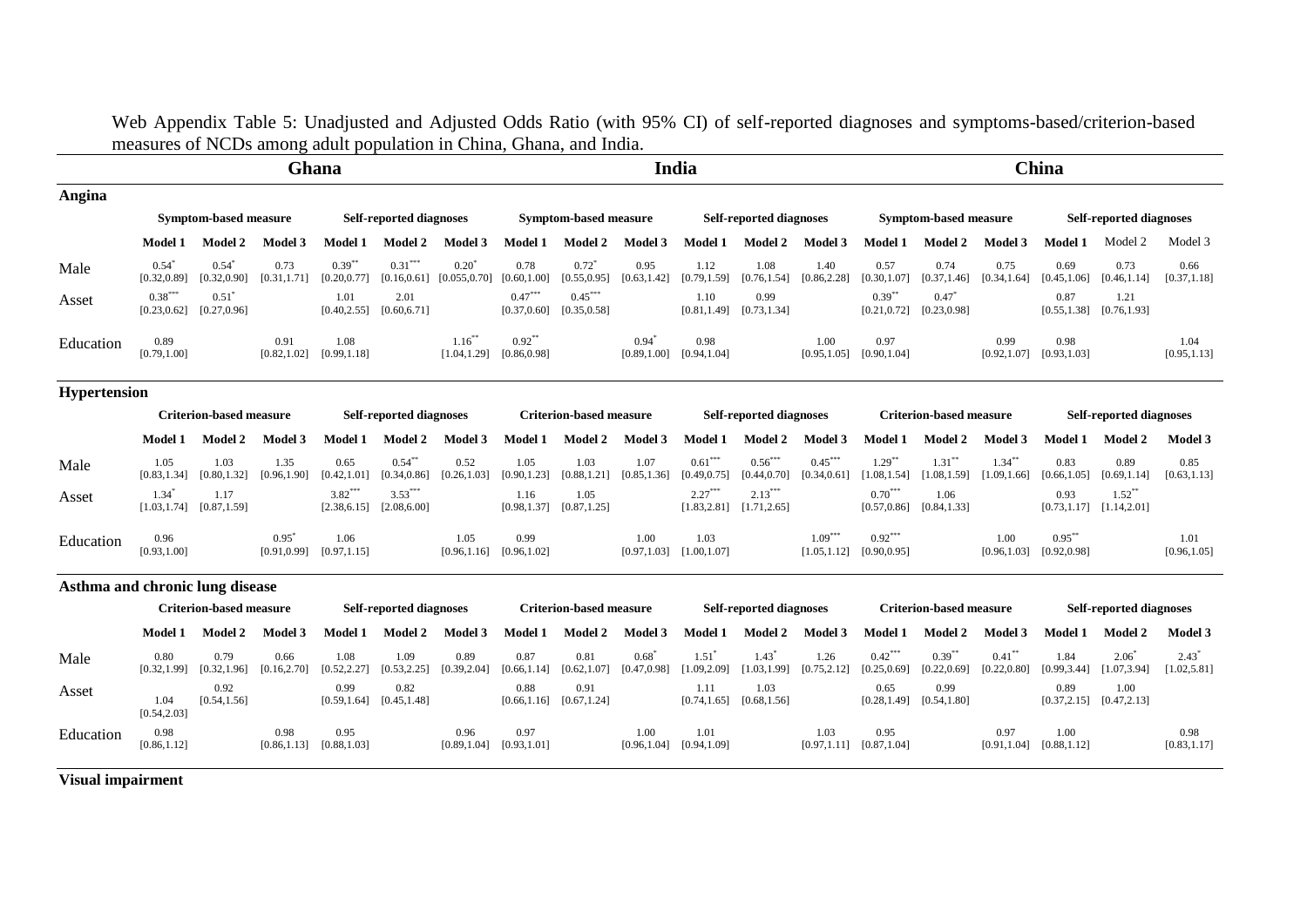|                   |                      | <b>Criterion-based measure</b> |                      |                           | <b>Self-reported diagnoses</b> |                           |                           | <b>Criterion-based measure</b> |                          |                           | <b>Self-reported diagnoses</b> |                      |                           | <b>Criterion-based measure</b> |                      |                         | <b>Self-reported diagnoses</b> |                      |
|-------------------|----------------------|--------------------------------|----------------------|---------------------------|--------------------------------|---------------------------|---------------------------|--------------------------------|--------------------------|---------------------------|--------------------------------|----------------------|---------------------------|--------------------------------|----------------------|-------------------------|--------------------------------|----------------------|
|                   | <b>Model 1</b>       | <b>Model 2</b>                 | <b>Model 3</b>       | <b>Model 1</b>            | <b>Model 2</b>                 | Model 3                   | Model 1                   | <b>Model 2</b>                 | Model 3                  | <b>Model 1</b>            | <b>Model 2</b>                 | Model 3              | <b>Model 1</b>            | <b>Model 2</b>                 | <b>Model 3</b>       | <b>Model 1</b>          | <b>Model 2</b>                 | <b>Model 3</b>       |
| Male              | 1.15<br>[0.84, 1.58] | 1.10<br>[0.79, 1.53]           | 1.39<br>[0.79, 2.45] | 0.58<br>[0.32, 1.08]      | $0.49^*$<br>[0.26, 0.94]       | $0.28^*$<br>[0.093, 0.82] | $0.75***$<br>[0.65, 0.87] | $0.62***$<br>[0.52, 0.74]      | $0.72^*$<br>[0.54, 0.95] | 0.94<br>[0.77, 1.15]      | 0.85<br>[0.68, 1.06]           | 0.86<br>[0.61, 1.23] | $0.73***$<br>[0.58, 0.92] | $0.74*$<br>[0.58, 0.94]        | 0.80<br>[0.61, 1.05] | 0.66<br>[0.43, 1.01]    | 0.73<br>[0.46, 1.17]           | 0.82<br>[0.44, 1.56] |
| Asset             | 0.78<br>[0.55, 1.09] | 0.93<br>[0.63, 1.38]           |                      | $2.37***$<br>[1.28, 4.42] | $2.63***$<br>[1.48, 4.68]      |                           | $0.81***$<br>[0.70, 0.94] | $0.72***$<br>[0.60, 0.86]      |                          | $1.37***$<br>[1.12, 1.67] | $1.28^*$<br>[1.04, 1.58]       |                      | $0.66$ **<br>[0.50, 0.87] | 0.84<br>[0.64, 1.11]           |                      | 0.68<br>[0.40, 1.14]    | 1.14<br>[0.69, 1.88]           |                      |
| Education         | 0.98<br>[0.91, 1.05] |                                | 0.98<br>[0.91, 1.06] | $1.23***$<br>[1.09, 1.39] |                                | $1.25***$<br>[1.10, 1.43] | $0.92***$<br>[0.89, 0.95] |                                | 0.97<br>[0.93, 1.00]     | $0.96^*$<br>[0.92, 1.00]  |                                | 1.02<br>[0.97, 1.06] | 1.01<br>[0.96, 1.05]      |                                | 1.03<br>[0.99, 1.08] | $0.93*$<br>[0.88, 0.99] |                                | 0.98<br>[0.89, 1.08] |
| <b>Depression</b> |                      |                                |                      |                           |                                |                           |                           |                                |                          |                           |                                |                      |                           |                                |                      |                         |                                |                      |
|                   |                      |                                |                      |                           |                                |                           |                           |                                |                          |                           |                                |                      |                           |                                |                      |                         |                                |                      |
|                   |                      | Symptom-based measure          |                      |                           | <b>Self-reported diagnoses</b> |                           |                           | Symptom-based measure          |                          |                           | <b>Self-reported diagnoses</b> |                      |                           | <b>Symptom-based measure</b>   |                      |                         | <b>Self-reported diagnoses</b> |                      |
|                   | <b>Model 1</b>       | <b>Model 2</b>                 | <b>Model 3</b>       | Model 1                   | <b>Model 2</b>                 | Model 3                   | <b>Model 1</b>            | <b>Model 2</b>                 | <b>Model 3</b>           | <b>Model 1</b>            | <b>Model 2</b>                 | <b>Model 3</b>       | <b>Model 1</b>            | <b>Model 2</b>                 | Model 3              | <b>Model 1</b>          | <b>Model 2</b>                 | Model 3              |
| Male              | 0.89<br>[0.52, 1.53] | 0.81<br>[0.46, 1.41]           | 1.42<br>[0.56, 3.61] | 1.50<br>[0.54, 4.18]      | 1.30<br>[0.47, 3.62]           | 2.56<br>[0.62, 10.6]      | $0.79*$<br>[0.63, 0.99]   | $0.74*$<br>[0.59, 0.94]        | 0.97<br>[0.69, 1.38]     | $1.78***$<br>[1.26, 2.51] | $1.71***$<br>[1.22, 2.39]      | 1.44<br>[0.89, 2.33] | 1.18<br>[0.54, 2.61]      | 1.23<br>[0.56, 2.70]           | 1.51<br>[0.63, 3.62] | 0.75<br>[0.15, 3.84]    | 0.81<br>[0.18, 3.78]           | 0.89<br>[0.22, 3.58] |
| Asset             | 1.25<br>[0.65, 2.43] | 1.01<br>[0.53, 1.91]           |                      | 2.08<br>[0.51, 8.55]      | 2.34<br>[0.91, 6.00]           |                           | $0.59***$<br>[0.48, 0.73] | $0.56***$<br>[0.45, 0.71]      |                          | 1.15<br>[0.82, 1.61]      | 1.17<br>[0.81, 1.68]           |                      | 0.59<br>[0.24, 1.47]      | 0.48<br>[0.22, 1.01]           |                      | 3.10<br>[0.72, 13.3]    | 2.68<br>[0.35, 20.6]           |                      |

Notes: i)95% confidence intervals in brackets; ii)  $p < 0.05$ ,  $p < 0.01$ ,  $p < 0.001$ ; iii) dependent variable is symptom-based/criterion-based measure and self-reported diagnoses of each NCD, and is defined as 1 if the respondent had the NCD, and 0 if otherwise; iv) Male is dichotomous variable with female as reference category, asset is defined as the asset index of the household, and education is defined as years of education; v) Model 1 estimated unadjusted odds ratio by regressing each independent variable on NCD prevalence separately; Model 2 is adjusted for rural-urban, age, gender and asset, where Model 3 is adjusted for rural-urban, age, gender and education. Model 2 and 3 of symptom-based/criterion-based measures of each was also adjusted with a dichotomous variable of whether the respondent has taken medication/treatment or not.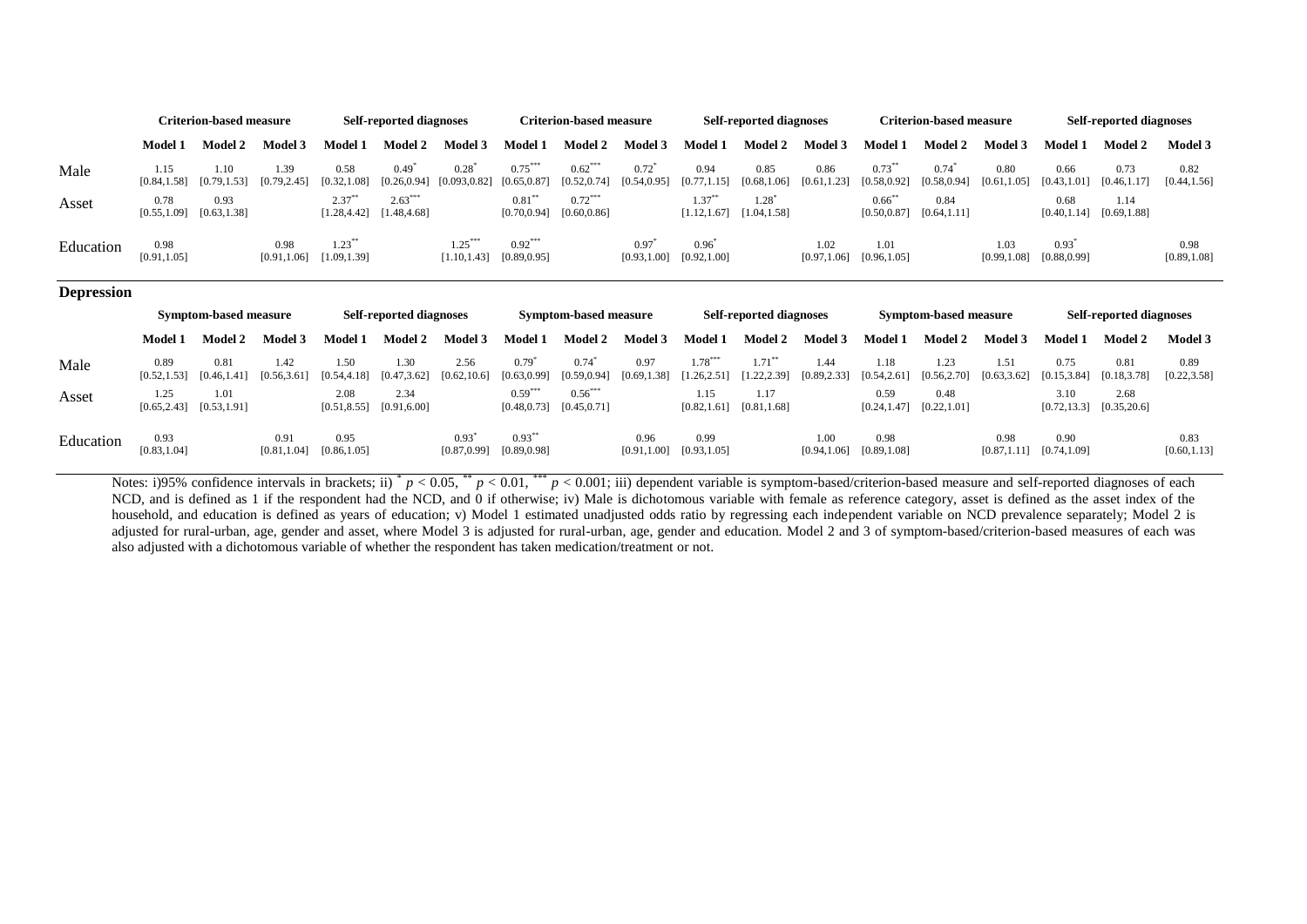Web Appendix Table 6: Unadjusted and Adjusted Odds Ratio (with 95% CI) of self-reported diagnoses and symptoms-based/criterion-based measures of NCDs among adult population in South Africa, Mexico, and Russia.

|               |                                                                              |                                                            | <b>South Africa</b>  |                           |                                |                           |                      |                              |                      | <b>Mexico</b>        |                                |                          |                           |                       |                      | <b>Russia</b>                  |                                |                      |
|---------------|------------------------------------------------------------------------------|------------------------------------------------------------|----------------------|---------------------------|--------------------------------|---------------------------|----------------------|------------------------------|----------------------|----------------------|--------------------------------|--------------------------|---------------------------|-----------------------|----------------------|--------------------------------|--------------------------------|----------------------|
| Angina        |                                                                              |                                                            |                      |                           |                                |                           |                      |                              |                      |                      |                                |                          |                           |                       |                      |                                |                                |                      |
|               |                                                                              | <b>Symptom-based measure</b>                               |                      |                           | <b>Self-reported diagnoses</b> |                           |                      | <b>Symptom-based measure</b> |                      |                      | <b>Self-reported diagnoses</b> |                          |                           | Symptom-based measure |                      |                                | <b>Self-reported diagnoses</b> |                      |
|               | Model 1                                                                      | Model 3<br>Model 1<br>Model 3<br>Model 2<br><b>Model 2</b> |                      |                           |                                |                           | Model 1              | Model 2                      | Model 3              | Model 1              | Model 2                        | Model 3                  | Model 1                   | Model 2               | Model 3              | Model 1                        | Model 2                        | Model 3              |
| Male          | $0.24***$<br>[0.11, 0.52]                                                    | $0.29***$<br>[0.12, 0.69]                                  | 0.45<br>[0.18, 1.13] | $0.28***$<br>[0.13, 0.62] | $0.28***$<br>[0.13, 0.61]      | $0.20***$<br>[0.07, 0.52] | 0.44<br>0.20, 0.99   | 0.49<br>[0.21, 1.14]         | 0.43<br>[0.18, 1.01] | 0.29<br>[0.10, 0.83] | $0.28^*$<br>[0.10, 0.79]       | $0.31^*$<br>[0.10, 0.96] | 0.81<br>[0.52, 1.27]      | 1.05<br>[0.61, 1.79]  | 1.22<br>[0.72, 2.08] | 0.84<br>[0.59, 1.20]           | 0.94<br>[0.63, 1.41]           | 0.94<br>[0.62, 1.42] |
| Asset         | 0.97<br>[0.60, 1.57]                                                         | 1.30<br>[0.62, 2.71]                                       |                      | $5.33***$<br>[1.58, 18.0] | $6.23***$<br>[1.85, 21.0]      |                           | 0.36<br>[0.15, 0.87] | $0.30^{*}$<br>[0.11, 0.80]   |                      | 1.85<br>[0.42, 8.11] | 2.29<br>[0.51, 10.3]           |                          | $0.60^*$<br>[0.40, 0.90]  | 0.94<br>[0.52, 1.70]  |                      | $0.69^{\circ}$<br>[0.47, 1.00] | 1.17<br>[0.75, 1.82]           |                      |
| Educati<br>on | 0.86<br>0.93<br>0.93<br>0.96<br>[0.72, 1.03]<br>[0.82, 1.06]<br>[0.76, 1.13] |                                                            |                      |                           |                                | [0.84, 1.11]              | 0.88<br>[0.77, 1.01] |                              | 0.88<br>[0.77, 1.01] | 0.87<br>[0.78, 0.97] |                                | 0.96<br>[0.88, 1.05]     | $0.86***$<br>[0.81, 0.91] |                       | 0.96<br>[0.89, 1.04] | $0.90***$<br>[0.85, 0.95]      |                                | 1.02<br>[0.96, 1.08] |

## **Hypertension**

|               |                      | Criterion-based measure |                      |                           | <b>Self-reported diagnoses</b> |                           |                      | <b>Criterion-based measure</b> |                      |                                       | <b>Self-reported diagnoses</b>             |                           |                           | <b>Criterion-based measure</b> |                      |                           | <b>Self-reported diagnoses</b> |                                       |
|---------------|----------------------|-------------------------|----------------------|---------------------------|--------------------------------|---------------------------|----------------------|--------------------------------|----------------------|---------------------------------------|--------------------------------------------|---------------------------|---------------------------|--------------------------------|----------------------|---------------------------|--------------------------------|---------------------------------------|
|               | Model 1              | Model 2                 | Model 3              | Model 1                   | <b>Model 2</b>                 | Model 3                   | Model 1              | Model 2                        | Model 3              | <b>Model 1</b>                        | Model 2                                    | Model 3                   | <b>Model 1</b>            | <b>Model 2</b>                 | Model 3              | <b>Model 1</b>            | Model 2                        | Model 3                               |
| Male          | 1.33<br>[0.77, 2.32] | 1.44<br>[0.82, 2.53]    | 2.11<br>[1.02, 4.38] | $0.49***$<br>[0.32, 0.76] | $0.45***$<br>[0.29, 0.68]      | $0.35***$<br>[0.20, 0.58] | 1.12<br>[0.65, 1.92] | 1.37<br>[0.79, 2.40]           | 1.35<br>[0.75, 2.43] | 0.54<br>[0.31, 0.93]                  | $0.46***$<br>[0.27, 0.76]                  | $0.45***$<br>[0.26, 0.79] | 0.96<br>[0.71, 1.30]      | 1.36<br>[0.95, 1.93]           | 1.22<br>[0.86, 1.73] | $0.61$ *<br>[0.44, 0.83]  | 0.62                           | 0.65<br>$[0.43, 0.90]$ $[0.45, 0.94]$ |
| Asset         | 0.88<br>[0.54, 1.43] | 0.99<br>[0.63, 1.56]    |                      | 1.57"<br>[1.03, 2.37]     | $1.78***$<br>[1.22, 2.60]      |                           | 0.88<br>[0.47, 1.64] | 0.80<br>[0.39, 1.62]           |                      | 2.04                                  | $2.75***$<br>$[1.09, 3.80]$ $[1.50, 5.04]$ |                           | $0.46***$<br>[0.31, 0.67] | $0.50^{**}$<br>[0.32, 0.78]    |                      | 0.74<br>[0.51, 1.07]      | 1.25<br>[0.82, 1.88]           |                                       |
| Educati<br>on | 0.93<br>[0.86, 1.00] |                         | 0.97<br>[0.90, 1.05] | $0.90***$<br>[0.84, 0.97] |                                | 0.98<br>[0.92, 1.05]      | 0.97<br>[0.92, 1.03] |                                | 1.04                 | 0.95<br>$[0.98, 1.11]$ $[0.86, 1.05]$ |                                            | 1.03<br>[0.93, 1.14]      | $0.88***$<br>[0.84, 0.92] |                                | 0.97<br>[0.92, 1.02] | $0.90***$<br>[0.86, 0.94] |                                | 1.00<br>[0.95, 1.06]                  |

# **Asthma and chronic lung disease**

|               |                           | Criterion-based measure |                           |                           | <b>Self-reported diagnoses</b> |                      |                      | <b>Criterion-based measure</b> |                      |                      | <b>Self-reported diagnoses</b> |                                |                           | <b>Criterion-based measure</b> |                      |                           | <b>Self-reported diagnoses</b> |                      |
|---------------|---------------------------|-------------------------|---------------------------|---------------------------|--------------------------------|----------------------|----------------------|--------------------------------|----------------------|----------------------|--------------------------------|--------------------------------|---------------------------|--------------------------------|----------------------|---------------------------|--------------------------------|----------------------|
|               | Model 1                   | Model 2                 | Model 3                   | <b>Model 1</b>            | <b>Model 2</b>                 | Model 3              | Model 1              | Model 2                        | Model 3              | Model 1              | <b>Model 2</b>                 | Model 3                        | Model 1                   | Model 2                        | Model 3              | Model 1                   | <b>Model 2</b>                 | Model 3              |
| Male          | 1.71<br>[0.66, 4.40]      | 1.97<br>[0.78, 4.96]    | 0.92<br>[0.26, 3.25]      | 0.56<br>[0.29, 1.11]      | 0.58<br>[0.30, 1.14]           | 0.50<br>[0.22, 1.13] | 3.49<br>[0.37, 32.8] | 3.01<br>[0.39, 23.5]           | 3.84<br>[0.41, 36.0] | 0.31<br>[0.11, 0.84] | $0.30^{\circ}$<br>[0.10, 0.89] | $0.30^{\circ}$<br>[0.10, 0.88] | 0.48<br>[0.16, 1.45]      | 0.54<br>[0.14, 2.04]           | 0.50<br>[0.12, 2.18] | 0.97<br>[0.45, 2.12]      | 1.04<br>[0.47, 2.30]           | 0.88<br>[0.37, 2.11] |
| Asset         | 0.76<br>[0.41, 1.40]      | 1.03<br>[0.47, 2.23]    |                           | 0.97<br>[0.42, 2.24]      | 0.95<br>[0.39, 2.28]           |                      | 6.51<br>[0.92, 45.8] | 6.19<br>[0.81, 47.5]           |                      | 1.42<br>[0.45, 4.46] | 1.32<br>[0.38, 4.66]           |                                | 0.45<br>[0.14, 1.44]      | 0.80<br>[0.11, 5.55]           |                      | 0.85<br>[0.39, 1.84]      | 1.05<br>[0.43, 2.56]           |                      |
| Educati<br>on | $0.71***$<br>[0.64, 0.78] |                         | $0.78***$<br>[0.66, 0.93] | $0.86***$<br>[0.76, 0.96] |                                | 0.91<br>[0.81, 1.01] | 0.99<br>[0.95, 1.04] |                                | 0.96<br>[0.86, 1.08] | 1.12<br>[0.94, 1.34] |                                | 1.14<br>[0.98, 1.33]           | $0.72***$<br>[0.66, 0.79] |                                | 0.90<br>[0.82, 0.99] | $0.85***$<br>[0.79, 0.91] |                                | 0.91<br>[0.83, 1.00] |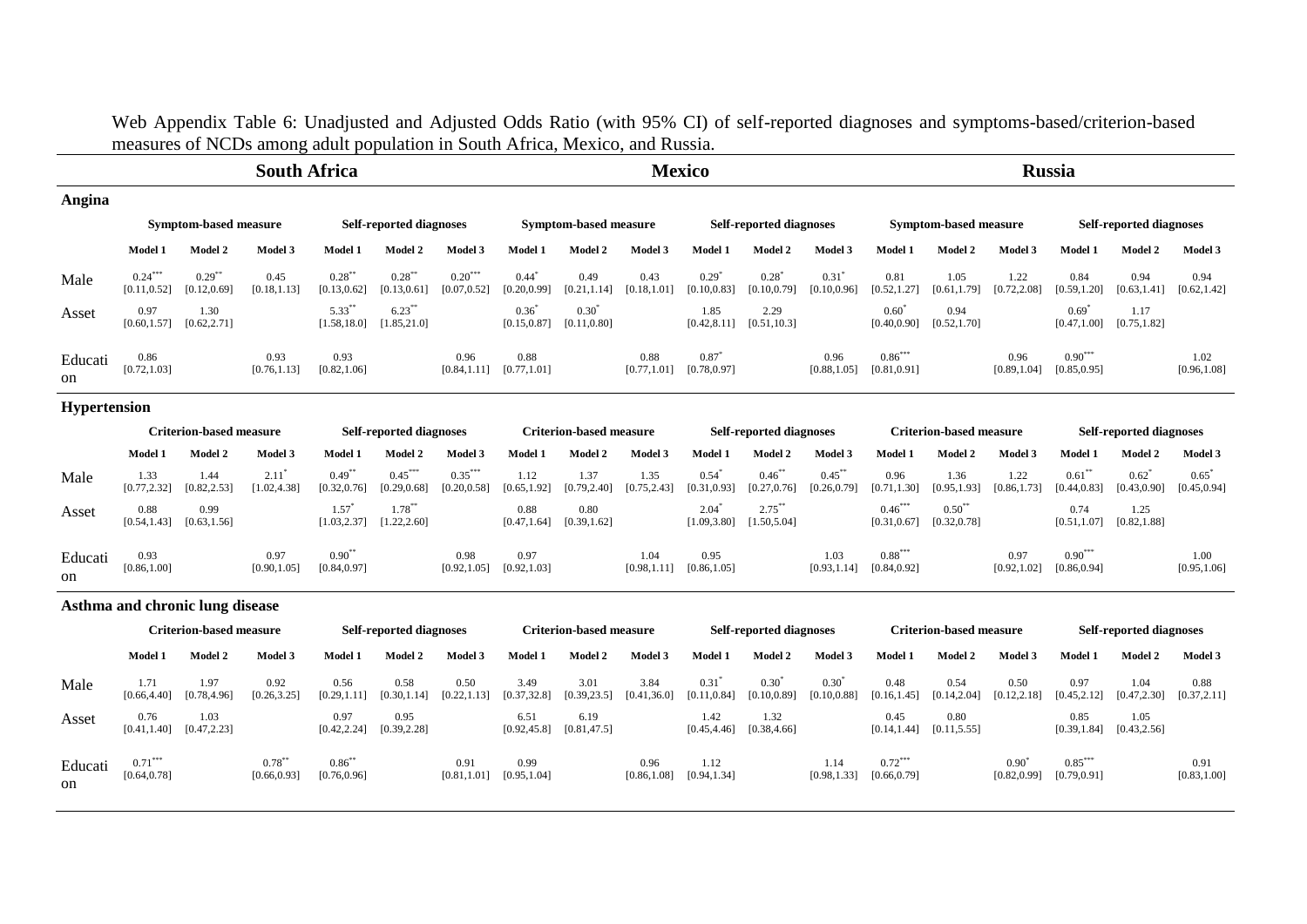### **Visual impairment**

|               | Criterion-based measure |                      |                      |                      | <b>Self-reported diagnoses</b> |                      |                      | <b>Criterion-based measure</b> |                      |                      | <b>Self-reported diagnoses</b> |                      |                           | <b>Criterion-based measure</b> | <b>Self-reported diagnoses</b> |                           |                      |                      |
|---------------|-------------------------|----------------------|----------------------|----------------------|--------------------------------|----------------------|----------------------|--------------------------------|----------------------|----------------------|--------------------------------|----------------------|---------------------------|--------------------------------|--------------------------------|---------------------------|----------------------|----------------------|
|               | Model 1                 | Model 2              | Model 3              | Model 1              | Model 2                        | Model 3              | <b>Model 1</b>       | Model 2                        | Model 3              | Model 1              | Model 2                        | Model 3              | Model 1                   | Model 2                        | Model 3                        | <b>Model 1</b>            | Model 2              | Model 3              |
| Male          | 1.42<br>[0.78, 2.57]    | 1.44<br>[0.80, 2.59] | 1.07<br>[0.53, 2.16] | 0.58<br>[0.20, 1.70] | 0.61<br>[0.20, 1.88]           | 0.39<br>[0.14, 1.08] | 0.91<br>[0.50, 1.65] | 0.97<br>[0.55, 1.70]           | 0.91<br>[0.50, 1.67] | 0.87<br>[0.41, 1.86] | 0.92<br>[0.39, 2.16]           | 0.91<br>[0.38, 2.20] | 1.04<br>[0.74, 1.47]      | 1.20<br>[0.83, 1.73]           | 1.32<br>[0.91, 1.89]           | 1.01<br>[0.64, 1.57]      | 1.23<br>[0.74, 2.04] | 1.01<br>[0.62, 1.65] |
| Asset         | 1.03<br>[0.58, 1.84]    | 1.02<br>[0.53, 1.98] |                      | 0.63<br>[0.14, 2.94] | 0.57<br>[0.11, 3.03]           |                      | 0.67<br>[0.30, 1.53] | 0.84<br>[0.37, 1.92]           |                      | 0.79<br>[0.21, 2.99] | 0.82<br>[0.19, 3.52]           |                      | 0.67<br>[0.46, 0.97]      | 0.92<br>[0.59, 1.45]           |                                | 0.56<br>[0.31, 0.99]      | 0.89<br>[0.44, 1.81] |                      |
| Educati<br>on | 1.06<br>[0.94, 1.20]    |                      | 1.09<br>[0.96, 1.23] | 0.85<br>[0.74, 0.98] |                                | 0.91<br>[0.75, 1.10] | 0.90<br>[0.81, 1.01] |                                | 0.98<br>[0.89, 1.07] | 0.92<br>[0.79, 1.07] |                                | 0.99<br>[0.89, 1.10] | $0.87***$<br>[0.82, 0.92] |                                | 0.93<br>[0.89, 0.98]           | $0.90***$<br>[0.84, 0.96] |                      | 1.03<br>[0.96, 1.10] |

### **Depression**

|                          |                            | <b>Symptom-based measure</b> |                            |                            | Self-reported diagnoses    |                            |                           | Symptom-based measure      |                            |                            | <b>Self-reported diagnoses</b> |                             |                      | Symptom-based measure                 |                      |                      | <b>Self-reported diagnoses</b> |                      |
|--------------------------|----------------------------|------------------------------|----------------------------|----------------------------|----------------------------|----------------------------|---------------------------|----------------------------|----------------------------|----------------------------|--------------------------------|-----------------------------|----------------------|---------------------------------------|----------------------|----------------------|--------------------------------|----------------------|
|                          | <b>Model 1</b>             | Model 2                      | Model 3                    | Model 1                    | Model 2                    | Model 3                    | Model 1                   | <b>Model 2</b>             | Model 3                    | Model 1                    | <b>Model 2</b>                 | Model 3                     | <b>Model 1</b>       | Model 2                               | Model 3              | Model 1              | Model 2                        | Model 3              |
| Male                     | $0.098***$<br>[0.03, 0.29] | $0.17***$<br>[0.068, 0.43]   | $0.16***$<br>[0.048, 0.55] | $0.086***$<br>[0.03, 0.25] | $0.085***$<br>[0.03, 0.25] | $0.078***$<br>[0.02, 0.26] | $0.16***$<br>[0.05, 0.53] | $0.18***$<br>[0.060, 0.55] | $0.17***$<br>[0.050, 0.58] | $0.054***$<br>[0.03, 0.11] | $0.051***$<br>[0.03, 0.10]     | $0.048***$<br>[0.02, 0.098] | 0.75<br>[0.33, 1.68] | 0.87<br>[0.38, 2.01]                  | 0.65<br>[0.25, 1.67] | 0.53<br>[0.22, 1.28] | 0.54<br>[0.22, 1.31]           | 0.56<br>[0.23, 1.34] |
| Asset                    | 0.67<br>[0.46, 1.00]       | 0.56<br>[0.19, 1.61]         |                            | 1.33<br>[0.56, 3.15]       | 1.04<br>[0.38, 2.86]       |                            | 1.48<br>[0.54, 4.07]      | 1.53<br>[0.46, 5.05]       |                            | 1.22<br>[0.63, 2.37]       | 1.43<br>[0.63, 3.28]           |                             | 0.71                 | 0.86<br>$[0.35, 1.43]$ $[0.39, 1.87]$ |                      | 1.38<br>[0.58, 3.28] | 1.45<br>[0.61, 3.48]           |                      |
| Educati<br><sub>on</sub> | 0.91<br>[0.84, 0.98]       |                              | 0.87<br>[0.76, 0.99]       | 0.98<br>[0.90, 1.07]       |                            | 1.00<br>[0.91, 1.10]       | 1.00<br>[0.86, 1.17]      |                            | 1.03<br>[0.87, 1.21]       | 0.97<br>[0.88, 1.07]       |                                | 1.00<br>[0.91, 1.10]        | 1.01<br>[0.94, 1.08] |                                       | 1.04<br>[0.96, 1.12] | 0.99<br>[0.90, 1.07] |                                | 0.97<br>[0.86, 1.08] |

Notes: i) 95% confidence intervals in brackets; ii)  $p < 0.05$ ,  $p < 0.01$ ,  $p < 0.001$ ; iii) dependent variable is symptom-based/criterion-based measure and self-reported diagnoses of each NCD, and is defined as 1 if the respondent had the NCD, and 0 if otherwise; iv) Male is dichotomous variable with female as reference category, asset is defined as the asset index of the household, and education is defined as years of education; v) Model 1 estimated unadjusted odds ratio by regressing each independent variable on NCD prevalence separately; Model 2 is adjusted for rural-urban, age, gender and asset, where Model 3 is adjusted for rural-urban, age, gender and education. Model 2 and 3 of symptom-based/criterion-based measures of each was also adjusted with a dichotomous variable of whether the respondent has taken medication/treatment or not.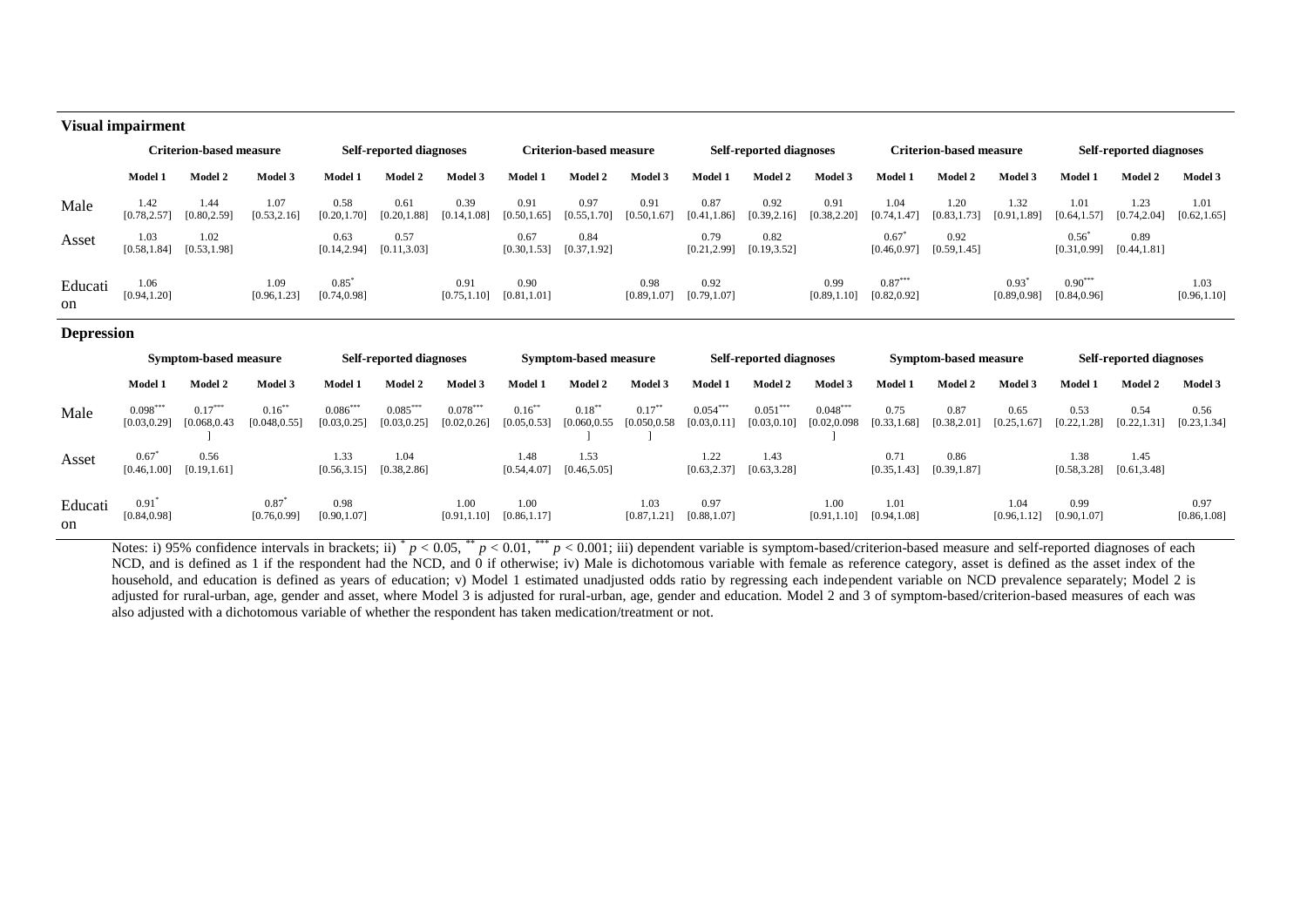|                                                           | Angina                                                 |                                                          | Hypertension                                          |                                                                     | <b>Asthma and lung diseases</b>                    |                                      | <b>Visual impairments</b>                          |                                                 | <b>Depression</b>                                  |                                                                     |
|-----------------------------------------------------------|--------------------------------------------------------|----------------------------------------------------------|-------------------------------------------------------|---------------------------------------------------------------------|----------------------------------------------------|--------------------------------------|----------------------------------------------------|-------------------------------------------------|----------------------------------------------------|---------------------------------------------------------------------|
|                                                           | Symptoms-<br>based/criterio<br>n-based<br>measures     | Self-<br>reported<br>diagnos<br>es                       | Symptoms-<br>based/criterio<br>n-based<br>measures    | Self-<br>reported<br>diagnos<br>es                                  | Symptoms-<br>based/criterio<br>n-based<br>measures | Self-<br>reported<br>diagnos<br>es   | Symptoms-<br>based/criterio<br>n-based<br>measures | Self-<br>reported<br>diagnos<br>es              | Symptoms-<br>based/criterio<br>n-based<br>measures | Self-<br>reported<br>diagnos<br>es                                  |
| Concentrati<br>on of NCD<br>among <b>poor</b>             | India,<br>Ghana,<br>China, Mexico,<br>Russia           | $\blacksquare$                                           | South<br>China,<br>Africa, Mexico,<br>Russia          |                                                                     | India,<br>China,<br>Africa,<br>South<br>Russia     | Ghana,<br>India,<br>China,<br>Mexico | Ghana,<br>India,<br>Mexico,<br>China,<br>Russia    | Mexico,<br>Russia                               | India,<br>China,<br>South<br>Africa,<br>Russia     | $\blacksquare$                                                      |
| Concentrati<br>on of NCD<br>among less<br><u>educated</u> | India,<br>Ghana.<br>South<br>Africa,<br>Mexico, Russia | South<br>Africa                                          | India,<br>Ghana,<br>South<br>China,<br>Africa, Russia | Russia                                                              | India,<br>South<br>Africa, Russia                  | Ghana,<br>China,<br>South<br>Africa  | Ghana,<br>India,<br>Mexico, Russia                 | South<br>Africa                                 | India,<br>China,<br>South Africa                   | China                                                               |
| Concentrati<br>on of<br><b>NCD</b><br>among rich          | South Africa*                                          | Ghana,<br>India,<br>China,<br>South<br>Africa,<br>Mexico | Ghana*, India*                                        | Ghana.<br>India,<br>China,<br>South<br>Africa,<br>Mexico,<br>Russia | Ghana, Mexico                                      | South<br>Africa,<br>Russia           | South Africa*                                      | Ghana,<br>India,<br>China,<br>South<br>Africa   | Ghana*,<br>Mexico                                  | Ghana,<br>India,<br>China,<br>South<br>Africa,<br>Mexico,<br>Russia |
| Concentrati<br>on of NCD<br>among<br>more<br>educated     | China*                                                 | Ghana,<br>India,<br>China,<br>Mexico,<br>Russia          | Mexico                                                | Ghana,<br>India,<br>China,<br>South<br>Africa                       | China,<br>Ghana,<br>Africa,<br>South<br>Mexico     | India,<br>Mexico                     | China*,<br>South<br>Africa                         | Ghana,<br>India,<br>China,<br>Mexico,<br>Russia | Ghana*,<br>Mexico*,<br>Russia                      | Ghana,<br>India,<br>South<br>Africa,<br>Mexico,<br>Russia           |

| Web Appendix Table 7: Summary of the socioeconomic pattern of prevalence between self-reported diagnoses and symptoms-based/criterion- |  |
|----------------------------------------------------------------------------------------------------------------------------------------|--|
| based measures of specific NCDs in China, Ghana, India, Mexico, Russia, and South Africa                                               |  |

*\* With trends in attenuation (turned to less positive) in the magnitude of inequality by detecting more prevalence cases from lower SES*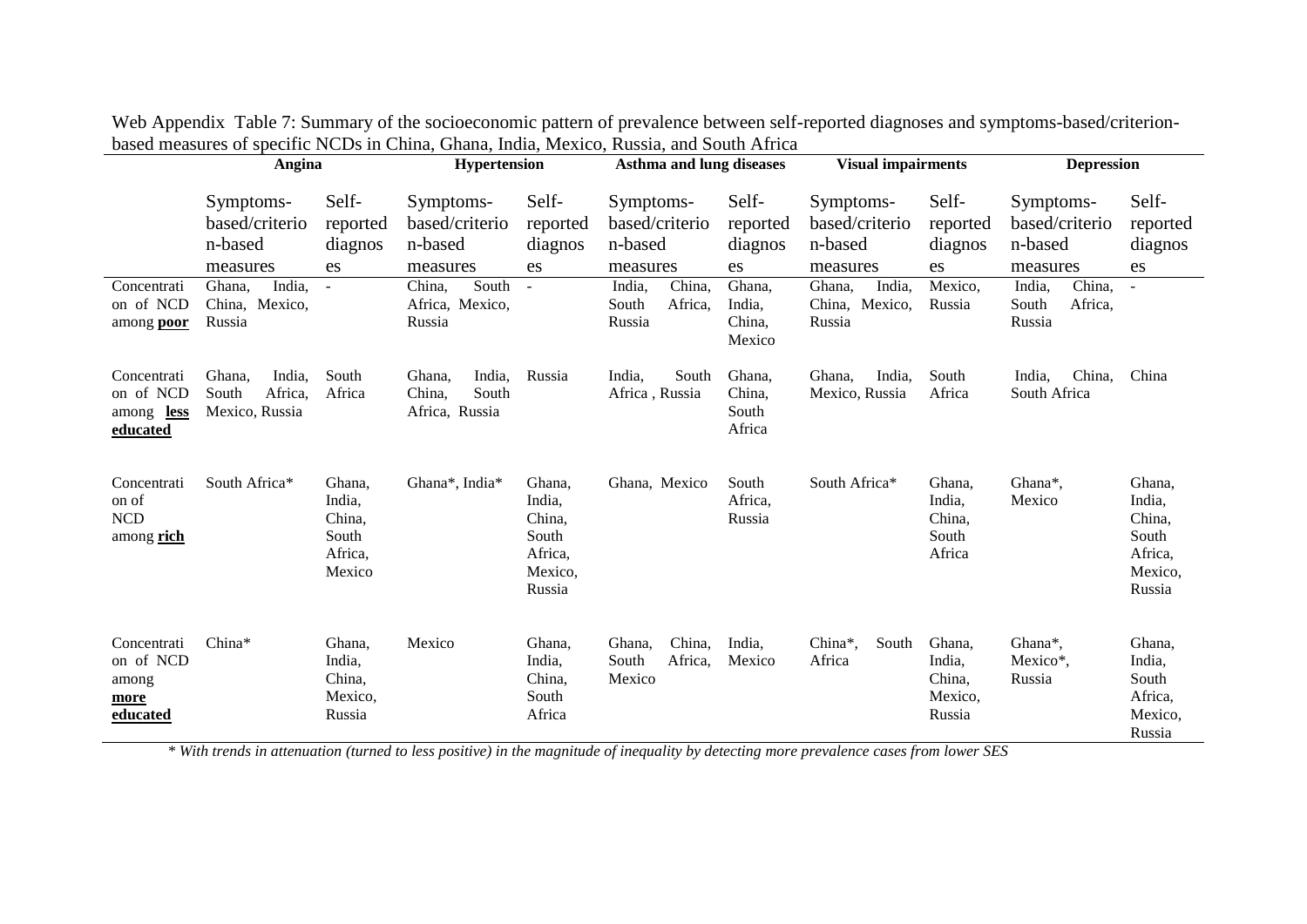|                     | Angina                        |                            |                                   | <b>Hypertension</b>        | diseases                    | Asthma and chronic lung    | <b>Visual impairment</b>    |                            |                            | <b>Depression</b>          |
|---------------------|-------------------------------|----------------------------|-----------------------------------|----------------------------|-----------------------------|----------------------------|-----------------------------|----------------------------|----------------------------|----------------------------|
|                     | Symptoms-<br>based<br>measure | Self-reported<br>diagnoses | Criterion-<br>based measure       | Self-reported<br>diagnoses | Criterion-<br>based measure | Self-reported<br>diagnoses | Criterion-<br>based measure | Self-reported<br>diagnoses | Symptoms-<br>based measure | Self-reported<br>diagnoses |
| Ghana               |                               |                            |                                   |                            |                             |                            |                             |                            |                            |                            |
| Men                 | 2.7[1.7; 3.7]                 | 0.9[0.6; 1.3]              | 43.8[40.1; 47.5]                  | 6.2[4.2; 8.1]              | 1.5[0.9; 2.1]               | 1.9[1.0; 2.9]              | 15.3[12.8; 17.8]            | 1.6[1.1; 2.1]              | 3.8[2.4; 5.3]              | 0.9[0.1; 1.6]              |
| Women               | 5.0[3.6; 6.4]                 | 2.5[1.2; 3.9]              | 42.9[38.8; 47.0]                  | 9.4[7.1; 11.6]             | 1.7[0.5; 2.8]               | 2.0[1.1; 2.9]              | 12.5[10.3; 14.7]            | 2.5[1.6; 3.3]              | 4.7[3.3; 6.2]              | 0.6[0.4; 0.8]              |
| All Sample          | 3.9[3.0;4.8]                  | 1.7[1.0;2.3]               | 42.2[39.4;45.0]                   | 7.4[6.0;8.8]               | 1.4[0.8;2.1]                | 2.2[1.5;3.0]               | 13.9[12.2;15.7]             | 2.3[1.6;2.9]               | 4.2[3.2;5.2]               | 0.8[0.3;1.2]               |
| India               |                               |                            |                                   |                            |                             |                            |                             |                            |                            |                            |
| Men                 | 6.2[4.8; 7.5]                 | 3.2[2.4; 4.0]              | 19.3[17.3; 21.4]                  | 7.0[5.8; 8.2]              | 5.0[3.9; 6.1]               | 4.5[3.6; 5.5]              | 14.3[13.0; 15.7]            | 5.7[4.9; 6.5]              | 7.5[6.1; 8.8]              | 4.1[3.2; 5.1]              |
| Women               | 8.2[7.3; 9.1]                 | 3.0[2.5; 3.6]              | 19.5[18.1; 20.8] 12.4[11.3; 13.5] |                            | 5.6[4.8; 6.4]               | 3.2[2.6; 3.9]              | 19.6[18.4; 20.8]            | 6.5[5.9; 7.2]              | 10.1[9.1; 11.0]            | 2.6[1.9; 3.2]              |
| All Sample          | 7.0[6.2;7.8]                  | 3.1[2.6;3.6]               | 19.1[17.9;20.3]                   | 9.4[8.6;10.2]              | 5.2[4.6;5.9]                | 5.8[5.1;6.6]               | 16.7[15.8;17.7]             | 6.1[5.5;6.6]               | 8.5[7.7;9.3]               | 3.4[2.8;3.9]               |
| China               |                               |                            |                                   |                            |                             |                            |                             |                            |                            |                            |
| Men                 | 1.0[0.6; 1.4]                 | 3.2[2.1; 4.4]              | 41.1[38.1; 44.1]                  | 10.4[8.9; 11.8]            | 0.9[0.6; 1.2]               | 1.5[0.8; 2.2]              | 13.2[11.4; 15.1]            | 2.3[1.4; 3.1]              | 1.1[0.4; 1.8]              | $0.3[-0.1; 0.7]$           |
| Women               | 1.9[1.2; 2.6]                 | 4.3[3.5; 5.2]              | 35.0[32.5; 37.4] 12.2[10.8; 13.7] |                            | 2.0[1.3; 2.7]               | 0.8[0.5; 1.1]              | 16.7[14.8; 18.7]            | 3.0[2.6; 3.3]              | 0.9[0.5; 1.3]              | 0.4[0.0; 0.9]              |
| All Sample          | 1.4[1.0;1.8]                  | 3.8[3.1;4.5]               | 38.0[36.0;40.0]                   | 11.3[10.2;12.4]            | 1.4[1.1;1.7]                | 4.2[3.5;4.9]               | 14.8[13.5;16.2]             | 2.6[2.2;3.1]               | 1.0[0.6;1.5]               | 0.4[0.1;0.7]               |
| <b>South Africa</b> |                               |                            |                                   |                            |                             |                            |                             |                            |                            |                            |
| Men                 | 0.7[0.4; 1.0]                 | 1.4[0.7; 2.1]              | 55.4[48.5; 62.3]                  | 7.4[6.1; 8.6]              | 1.0[0.4; 1.6]               | 1.8[1.0; 2.5]              | 22.4[17.3; 27.5]            | 1.8[0.5; 3.1]              | 0.9[0.5; 1.4]              | 0.9[0.4; 1.4]              |
| Women               | 2.2[1.1; 3.3]                 | 3.9[1.2; 6.7]              | 46.7[41.3; 52.1]                  | 11.8[9.6; 14.0]            | 0.6[0.3; 0.9]               | 2.8[1.6; 4.1]              | 18.4[14.8; 21.9]            | 3.1[1.0; 5.2]              | 7.9[4.1; 11.6]             | 9.1[4.9; 13.2]             |
| All Sample          | 1.6[0.8;2.3]                  | 2.7[1.4;3.9]               | 49.1[43.5;54.7]                   | 9.9[8.5;11.4]              | 0.8[0.5;1.2]                | 4.2[2.2;6.2]               | 21.6[17.5;25.6]             | 2.2[1.0;3.3]               | 4.2[1.3;7.0]               | 4.6[1.6;7.5]               |
| <b>Mexico</b>       |                               |                            |                                   |                            |                             |                            |                             |                            |                            |                            |
| Men                 | 4.0[2.0; 5.9]                 | 0.5[0.2; 0.7]              | 33.3[27.1; 39.4]                  | 10.0[7.7; 12.4]            | $3.8[-0.6; 8.3]$            | 0.7[0.2; 1.2]              | 22.9[18.7; 27.2]            | 4.1[1.9; 6.3]              | 1.8[0.3; 3.3]              | 1.4[0.7; 2.0]              |

Web Appendix Table 8: Age-adjusted prevalence rate (in %, with 95% CI) of NCDs among men and women, measured through self-reported diagnoses and symptoms-based/criterion-based measure, among adult population in China, Ghana, India, Mexico, Russia, and South Africa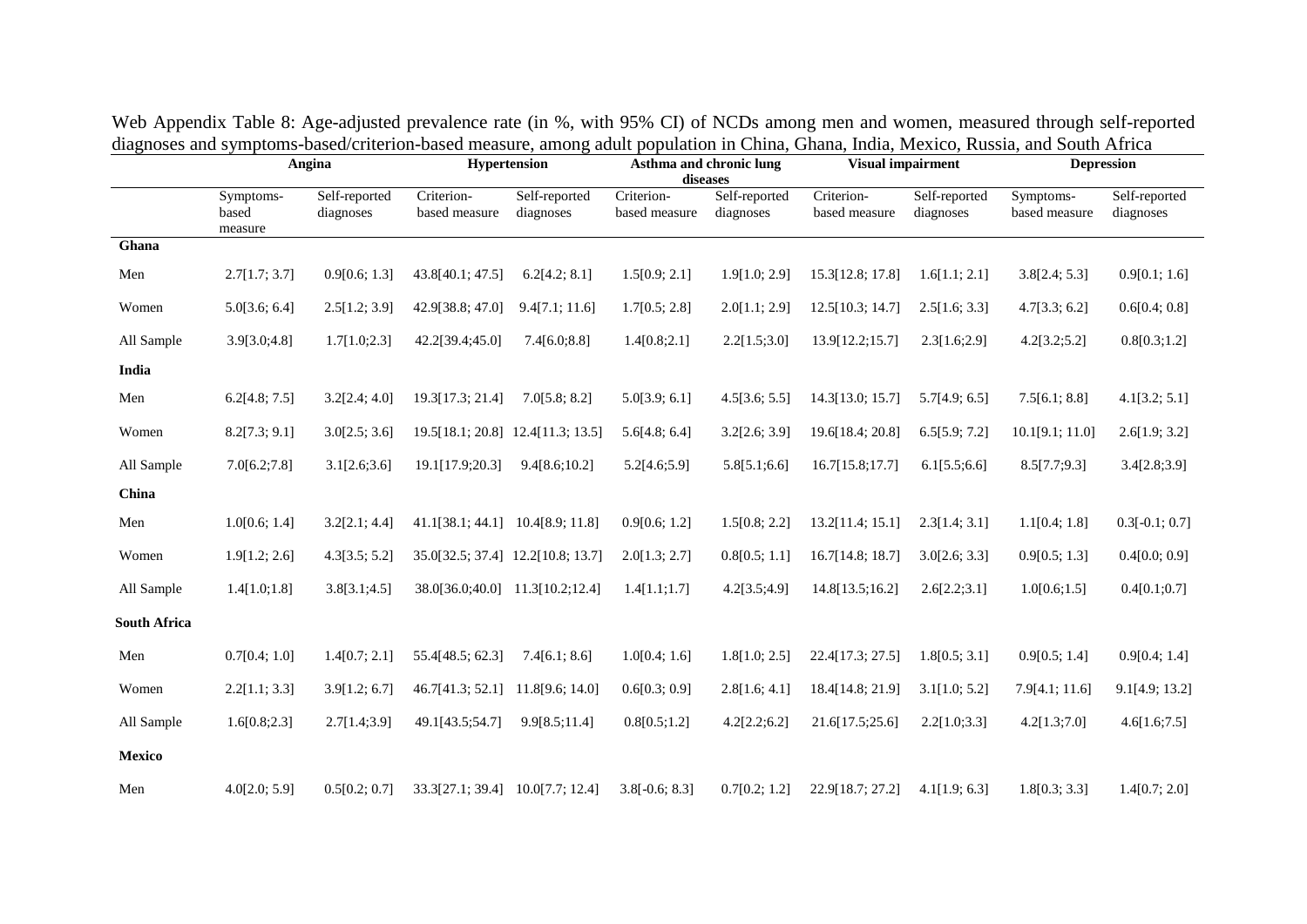| Women         | 8.2[5.7; 10.8]  | 1.9[0.5; 3.3]                                                              | 27.3[22.6; 32.1] 15.7[12.5; 18.9] |                 | $0.5[-0.1; 1.0]$ | 2.0[1.1; 2.9]   | 24.5[20.5; 28.6]                 | 4.0[2.6; 5.4]  | 9.7[6.9; 12.6] | 18.4[14.7; 22.1] |
|---------------|-----------------|----------------------------------------------------------------------------|-----------------------------------|-----------------|------------------|-----------------|----------------------------------|----------------|----------------|------------------|
| All Sample    | 6.5[4.5;8.5]    | 1.1[0.4;1.8]                                                               | 27.7[23.5:31.8]                   | 13.2[11.0;15.4] | $1.2[-0.6;3.1]$  | 6.6[2.4;10.7]   | 24.3[20.9;27.7]                  | 4.0[2.8:5.1]   | 6.3[4.3:8.3]   | 10.1[7.8;12.5]   |
| <b>Russia</b> |                 |                                                                            |                                   |                 |                  |                 |                                  |                |                |                  |
| Men           |                 | 14.0[10.8;17.2] 23.1[19.7; 26.5] 42.2[38.2; 46.2] 31.7[27.6; 35.8]         |                                   |                 | 0.3[0.0; 0.6]    | 4.7[2.6; 6.8]   | 23.7[20.6; 26.9] 10.3[7.9; 12.8] |                | 4.4[2.1; 6.7]  | 2.4[0.9; 3.9]    |
| Women         |                 | $16.7[14.5;18.9]$ $24.8[22.0; 27.7]$ $41.8[38.8; 44.9]$ $41.0[37.9; 44.2]$ |                                   |                 | 0.3[0.1; 0.5]    | 5.5[3.5; 7.5]   | 23.1[20.4; 25.8]                 | 9.4[7.4; 11.4] | 5.2[3.6; 6.9]  | 4.7[2.9; 6.6]    |
| All Sample    | 15.7[13.5;17.9] | 23.8[21.2;26.3]                                                            | 41.9[39.1;44.6] 36.7[33.9;39.4]   |                 | 0.3[0.1;0.4]     | 15.0[12.8;17.2] | 24.3[21.9;26.8]                  | 9.6[8.1;11.2]  | 4.8[3.3;6.3]   | 3.9[2.4;5.3]     |
|               |                 |                                                                            |                                   |                 |                  |                 |                                  |                |                |                  |

*Source: WHO SAGE survey, 2007-10*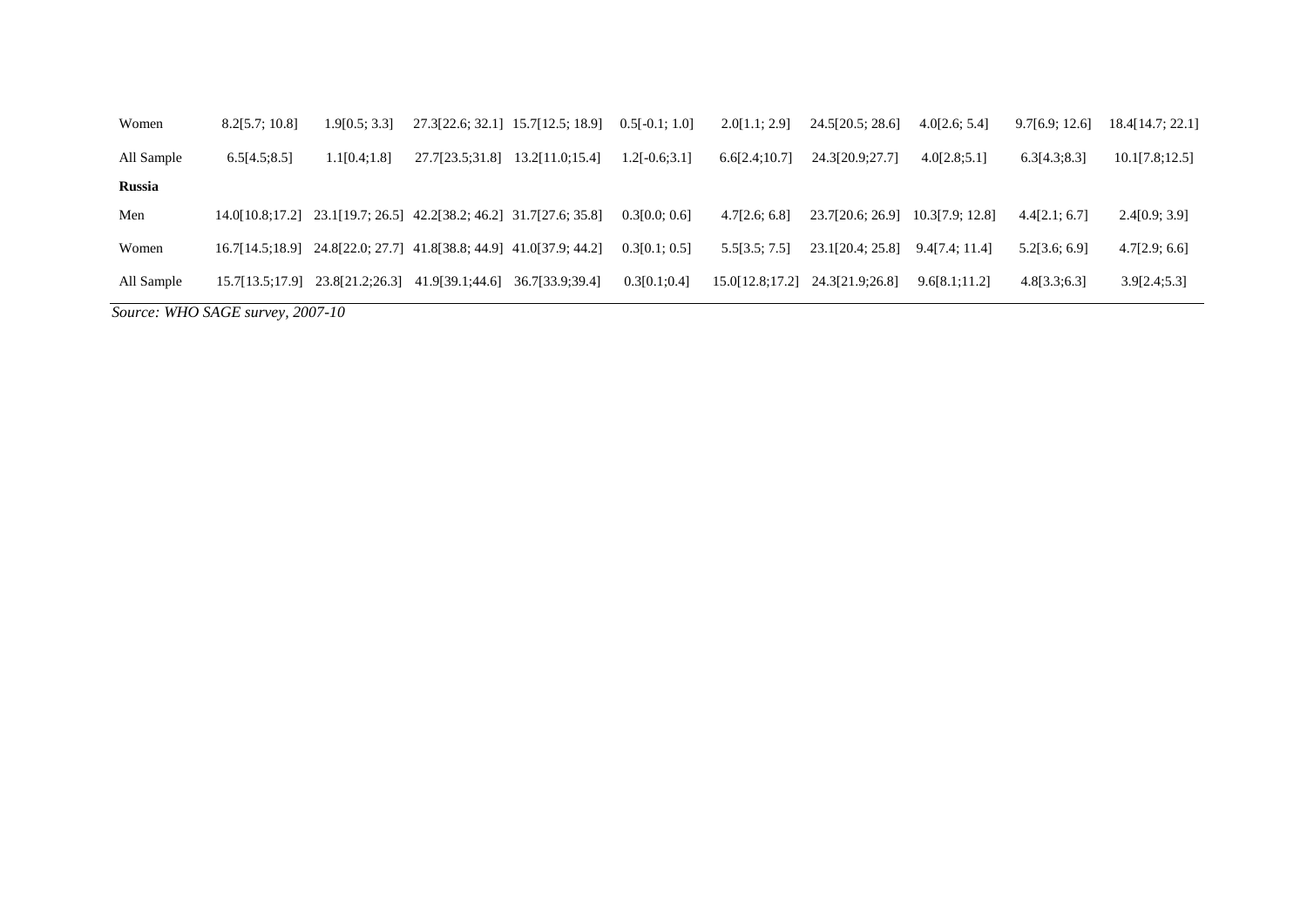Web Appendix Table 9: Age-adjusted wealth-related and education-related concentration index (in %, with 95% CI) of disease, measured through self-reported diagnoses and symptoms-based/criterion-based measures, among adult men and women in China, Ghana, India, Mexico, Russia, and South Africa

|                                 |                                                | Wealth-related concentration index |                                                |                            |                                                | <b>Education-related concentration index</b> |                                                |                            |
|---------------------------------|------------------------------------------------|------------------------------------|------------------------------------------------|----------------------------|------------------------------------------------|----------------------------------------------|------------------------------------------------|----------------------------|
|                                 | Men                                            |                                    |                                                | Women                      | Men                                            |                                              | Women                                          |                            |
|                                 | Symptoms-<br>based/criterion-<br>based measure | Self-reported<br>diagnoses         | Symptoms-<br>based/criterion-<br>based measure | Self-reported<br>diagnoses | Symptoms-<br>based/criterion-<br>based measure | Self-reported<br>diagnoses                   | Symptoms-<br>based/criterion-<br>based measure | Self-reported<br>diagnoses |
| Angina                          |                                                |                                    |                                                |                            |                                                |                                              |                                                |                            |
| Ghana                           | $-0.20[-0.22; -0.18]$                          | 0.09[0.07; 0.10]                   | $-0.19[-0.22; -0.17]$                          | 0.06[0.03; 0.10]           | 0.02[0.00;0.03]                                | 0.06[0.02; 0.10]                             | $-0.26[-0.28; -0.24]$                          | 0.54[0.50; 0.58]           |
| India                           | $-0.24[-0.26; -0.23]$                          | 0.05[0.04; 0.05]                   | $-0.10[-0.11; -0.10]$                          | $-0.02[-0.02; -0.02]$      | $-0.11[-0.12; -0.10]$                          | $0.00[-0.01; 0.01]$                          | 0.00[0.00;0.00]                                | $-0.03[-0.03; -0.03]$      |
| China                           | $-0.06[-0.06; -0.05]$                          | 0.16[0.15; 0.16]                   | $-0.11[-0.12; -0.11]$                          | 0.00[0.00; 0.01]           | $0.01[-0.01;0.03]$                             | 0.03[0.01; 0.05]                             | 0.03[0.02;0.04]                                | 0.19[0.18; 0.20]           |
| South Africa                    | $-0.32[-0.37; -0.26]$                          | 0.42[0.34; 0.50]                   | 0.07[0.01;0.14]                                | 0.37[0.30; 0.45]           | $-0.09[-0.14; -0.05]$                          | $-0.01[-0.03; 0.02]$                         | $-0.24[-0.30; -0.18]$                          | $-0.14[-0.21; -0.07]$      |
| Mexico                          | $-0.48[-0.57; -0.39]$                          | 0.21[0.13; 0.28]                   | $-0.10[-0.14; -0.05]$                          | 0.18[0.16; 0.21]           | $-0.22[-0.27; -0.17]$                          | 0.24[0.08; 0.39]                             | $-0.01[-0.06;0.03]$                            | $0.04[-0.03; 0.11]$        |
| Russia                          | $0.00[-0.01;0.01]$                             | $-0.01[-0.03; 0.00]$               | $-0.03[-0.03; -0.02]$                          | 0.00[0.00; 0.00]           | $-0.12[-0.15; -0.09]$                          | 0.08[0.06; 0.09]                             | $0.00[-0.01;0.01]$                             | 0.02[0.02; 0.03]           |
| Hypertension                    |                                                |                                    |                                                |                            |                                                |                                              |                                                |                            |
| Ghana                           | 0.01[0.01;0.02]                                | 0.45[0.42; 0.48]                   | 0.05[0.04;0.06]                                | 0.25[0.23; 0.28]           | 0.00[0.00;0.01]                                | 0.12[0.11; 0.14]                             | $-0.08[-0.09; -0.07]$                          | 0.10[0.09; 0.12]           |
| India                           | 0.06[0.05;0.06]                                | 0.21[0.20; 0.23]                   | $-0.01[-0.01; -0.01]$                          | 0.17[0.17; 0.18]           | 0.01[0.00;0.01]                                | 0.17[0.16; 0.18]                             | $-0.02[-0.02; -0.02]$                          | 0.02[0.01; 0.02]           |
| China                           | 0.00[0.00;0.00]                                | 0.12[0.12; 0.13]                   | $-0.04[-0.04; -0.03]$                          | 0.06[0.06; 0.06]           | $-0.02[-0.02; -0.01]$                          | 0.11[0.10; 0.12]                             | $-0.07[-0.07; -0.07]$                          | 0.01[0.01; 0.01]           |
| South Africa                    | 0.02[0.01;0.04]                                | 0.11[0.08; 0.15]                   | $-0.04[-0.05; -0.03]$                          | 0.18[0.15; 0.21]           | 0.03[0.00;0.06]                                | $-0.10[-0.15; -0.05]$                        | $-0.06[-0.08; -0.05]$                          | 0.05[0.00; 0.11]           |
| Mexico                          | $-0.01[-0.03;0.00]$                            | 0.18[0.13; 0.23]                   | $-0.01[-0.01;0.00]$                            | 0.13[0.09; 0.16]           | 0.10[0.07;0.13]                                | 0.25[0.18; 0.32]                             | 0.10[0.07;0.13]                                | $-0.13[-0.14; -0.11]$      |
| Russia                          | $-0.11[-0.13; -0.10]$                          | 0.08[0.07; 0.08]                   | $-0.02[-0.03; -0.02]$                          | 0.02[0.01; 0.02]           | $-0.01[-0.01;0.00]$                            | 0.02[0.01; 0.03]                             | $-0.03[-0.04; -0.03]$                          | $-0.06[-0.07; -0.05]$      |
| Asthma and chronic lung disease |                                                |                                    |                                                |                            |                                                |                                              |                                                |                            |
| Ghana                           | $-0.11[-0.13; -0.09]$                          | $0.00[-0.02; 0.02]$                | 0.22[0.19;0.25]                                | 0.04[0.02; 0.06]           | $-0.19[-0.21; -0.17]$                          | $-0.05[-0.08; -0.03]$                        | 0.40[0.36;0.43]                                | $-0.30[-0.33; -0.28]$      |
| India                           | $-0.06[-0.06; -0.05]$                          | 0.02[0.01; 0.02]                   | $-0.02[-0.03; -0.02]$                          | $0.00[-0.01; 0.00]$        | 0.03[0.01;0.04]                                | 0.06[0.05; 0.06]                             | 0.04[0.03;0.04]                                | $-0.02[-0.02; -0.02]$      |
| China                           | $-0.27[-0.28; -0.26]$                          | 0.26[0.24; 0.28]                   | 0.06[0.06;0.07]                                | $-0.23[-0.24; -0.22]$      | 0.07[0.04;0.09]                                | $-0.15[-0.19; -0.11]$                        | 0.01[0.00;0.01]                                | 0.03[0.01; 0.05]           |
| South Africa                    | $-0.08[-0.11; -0.05]$                          | $-0.22[-0.29; -0.15]$              | $-0.15[-0.22; -0.08]$                          | 0.06[0.03; 0.08]           | $0.13[-0.17;0.43]$                             | $-0.13[-0.17; -0.09]$                        | $-0.24[-0.34; -0.15]$                          | $-0.17[-0.24; -0.10]$      |
| Mexico                          | 0.77[0.65;0.89]                                | $-0.28[-0.35; -0.21]$              | $-0.22[-0.28; -0.16]$                          | 0.17[0.13; 0.21]           | $0.12[-0.03;0.27]$                             | $0.09[-0.04; 0.21]$                          | 0.26[0.20;0.33]                                | 0.18[0.12; 0.24]           |
| Russia                          | $-0.22[-0.26; -0.19]$                          | $-0.16[-0.19; -0.12]$              | $-0.11[-0.15; -0.07]$                          | 0.09[0.07; 0.12]           | $-0.43[-0.49; -0.38]$                          | 0.15[0.09; 0.21]                             | $-0.30[-0.34; -0.26]$                          | $-0.10[-0.14; -0.06]$      |

**Visual impairment**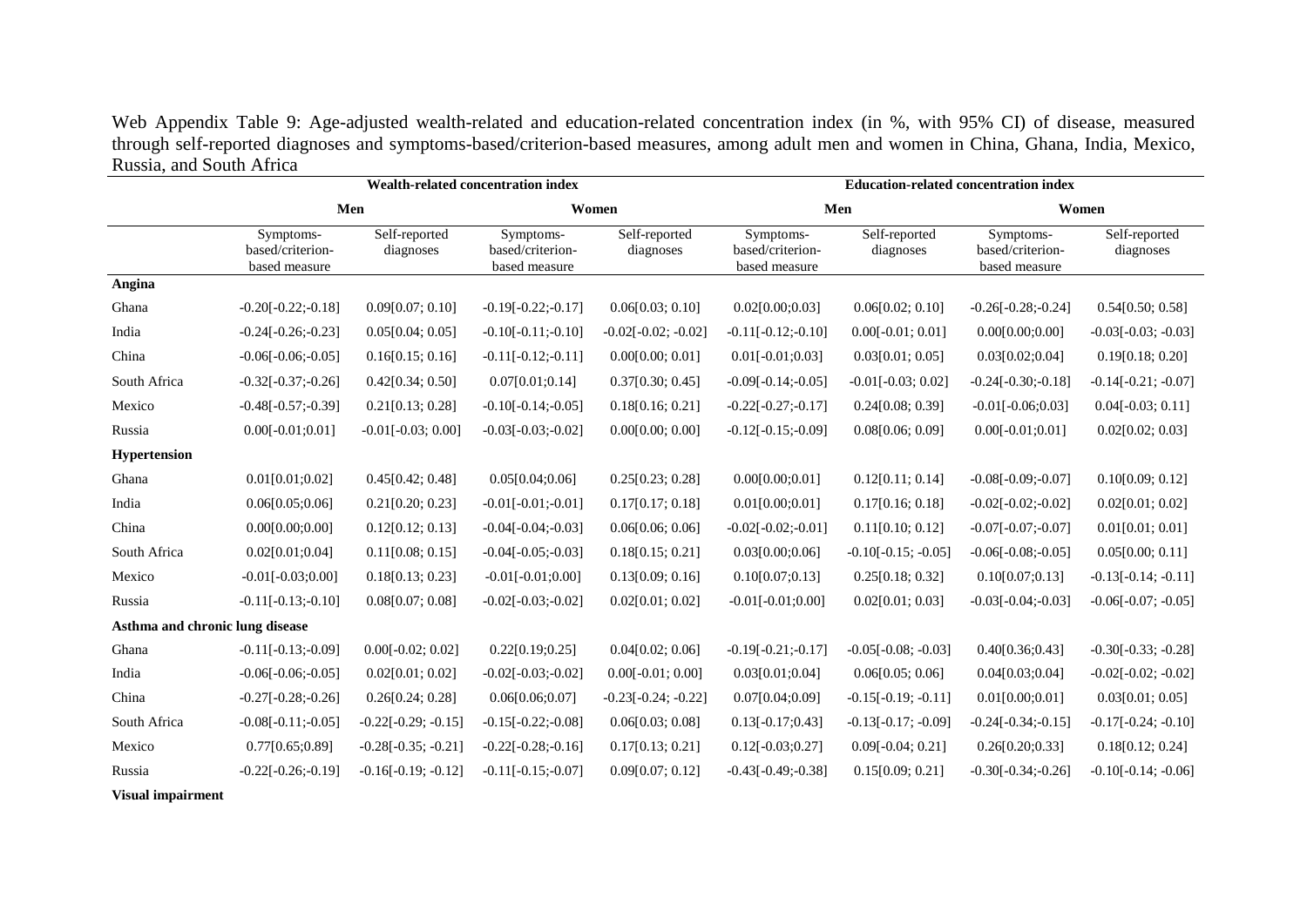| Ghana             | $-0.06[-0.06; -0.05]$ | $-0.03[-0.04; -0.03]$ | $-0.07[-0.08; -0.06]$ | 0.41[0.39; 0.44]      | $-0.06[-0.07; -0.05]$ | 0.09[0.07; 0.11]      | $0.00[-0.01;0.02]$    | 0.38[0.36; 0.41]      |
|-------------------|-----------------------|-----------------------|-----------------------|-----------------------|-----------------------|-----------------------|-----------------------|-----------------------|
| India             | $-0.05[-0.06; -0.05]$ | 0.07[0.06; 0.07]      | $-0.06[-0.07; -0.06]$ | 0.07[0.07; 0.08]      | $-0.05[-0.05; -0.04]$ | 0.07[0.07; 0.07]      | $-0.05[-0.06; -0.05]$ | $-0.05[-0.05; -0.05]$ |
| China             | $-0.04[-0.04; -0.03]$ | 0.04[0.02; 0.06]      | 0.01[0.00;0.01]       | 0.05[0.05; 0.05]      | 0.14[0.12;0.16]       | 0.20[0.18; 0.22]      | 0.08[0.07;0.09]       | 0.08[0.07; 0.09]      |
| South Africa      | $-0.09[-0.10; -0.07]$ | $-0.28[-0.36; -0.21]$ | 0.18[0.14;0.23]       | $0.02[-0.03; 0.07]$   | $0.00[-0.07;0.06]$    | $-0.05[-0.09; -0.01]$ | 0.08[0.06;0.11]       | $-0.27[-0.31; -0.23]$ |
| Mexico            | $-0.17[-0.24; -0.10]$ | $-0.33[-0.41; -0.25]$ | $-0.06[-0.08; -0.05]$ | 0.10[0.07; 0.14]      | $-0.12[-0.17; -0.08]$ | $-0.02[-0.10; 0.07]$  | $-0.04[-0.06; -0.02]$ | 0.16[0.11; 0.21]      |
| Russia            | $-0.05[-0.07; -0.03]$ | $-0.12[-0.13; -0.11]$ | $-0.03[-0.04; -0.02]$ | $-0.02[-0.03; -0.02]$ | $-0.09[-0.10; -0.07]$ | 0.24[0.22; 0.27]      | 0.01[0.00;0.02]       | $-0.18[-0.20; -0.17]$ |
| <b>Depression</b> |                       |                       |                       |                       |                       |                       |                       |                       |
| Ghana             | 0.12[0.10;0.15]       | 0.35[0.31; 0.39]      | $-0.05[-0.06; -0.04]$ | 0.04[0.03; 0.05]      | $-0.05[-0.08; -0.03]$ | 0.14[0.10; 0.17]      | 0.08[0.07;0.08]       | $-0.22[-0.24; -0.20]$ |
| India             | $-0.18[-0.19; -0.17]$ | 0.11[0.10; 0.12]      | $-0.09[-0.09; -0.08]$ | $-0.02[-0.03; -0.02]$ | $-0.10[-0.11; -0.09]$ | $-0.02[-0.03; -0.01]$ | 0.05[0.04;0.05]       | $-0.06[-0.07; -0.06]$ |
| China             | 0.02[0.00;0.05]       | 0.54[0.51; 0.56]      | $-0.28[-0.30; -0.27]$ | 0.03[0.01; 0.05]      | 0.11[0.09;0.14]       | 0.40[0.37; 0.43]      | $-0.03[-0.05; -0.02]$ | $-0.32[-0.34; -0.31]$ |
| South Africa      | $0.06[-0.02;0.15]$    | 0.28[0.20; 0.36]      | $-0.24[-0.34; -0.15]$ | $-0.01[-0.07; 0.05]$  | $-0.07[-0.12; -0.03]$ | $0.03[-0.02; 0.08]$   | $-0.24[-0.31; -0.17]$ | $0.05[-0.03; 0.13]$   |
| Mexico            | 0.36[0.30;0.42]       | $-0.09[-0.15; -0.04]$ | $-0.02[-0.07;0.04]$   | 0.08[0.05; 0.12]      | 0.44[0.35;0.54]       | $-0.05[-0.11; 0.00]$  | 0.05[0.02;0.08]       | 0.13[0.09; 0.18]      |
| Russia            | $0.02[-0.04;0.07]$    | 0.29[0.26; 0.33]      | 0.01[0.00;0.03]       | 0.07[0.06; 0.08]      | 0.22[0.16;0.28]       | $-0.22[-0.26; -0.19]$ | 0.08[0.07;0.09]       | 0.18[0.15; 0.20]      |

*Notes: i. Source: WHO SAGE survey, 2007-10; ii. Negative values indicate concentration of disease among lower SES, and positive values indicate concentration among higher SES*. The symptom-based/criterion-based measures of each NCD was adjusted with age, and a dichotomous variable of whether the respondent has taken medication/treatment or not.